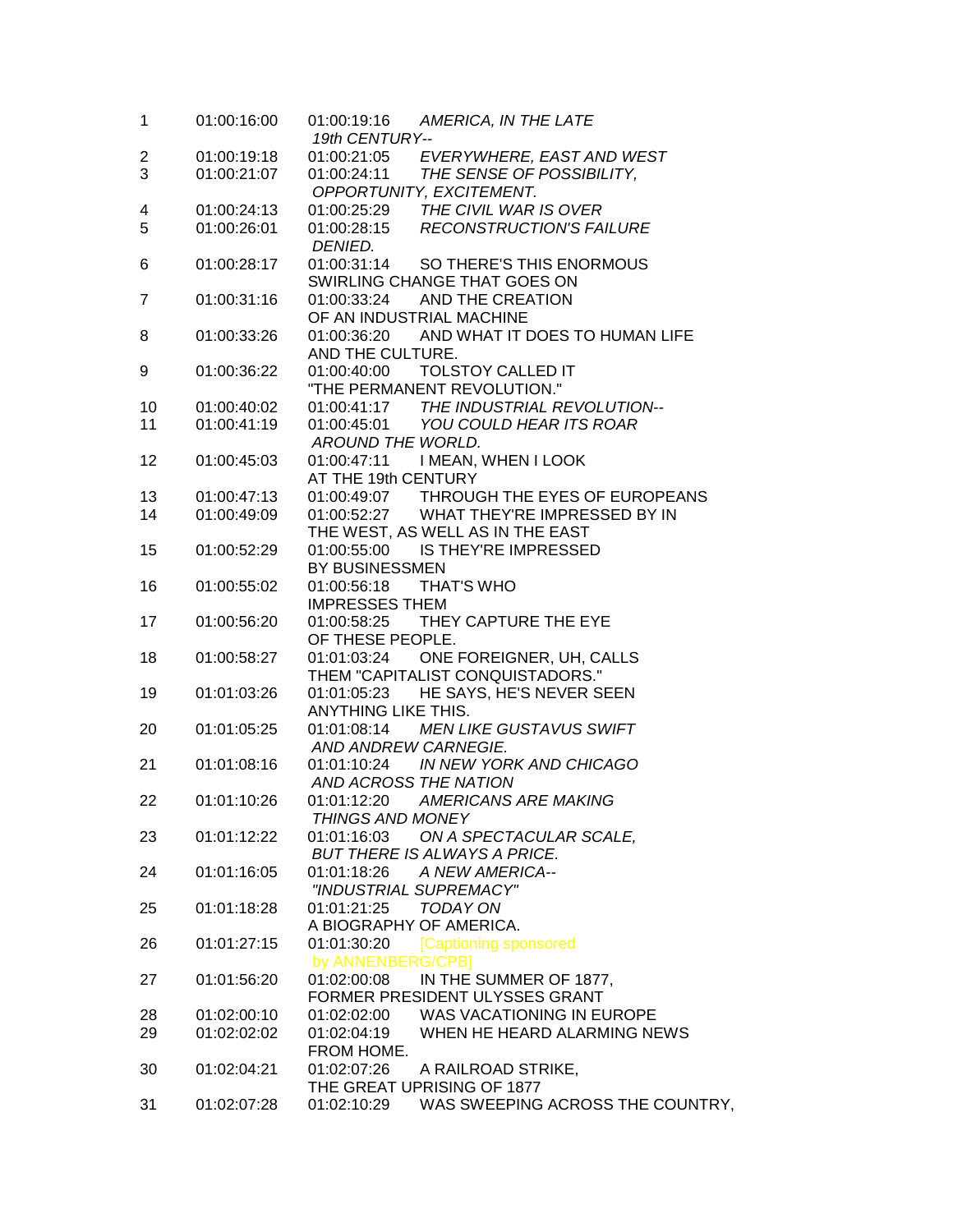|    |             | FROM PITTSBURGH TO CHICAGO.                         |
|----|-------------|-----------------------------------------------------|
| 32 | 01:02:13:03 | <b>STRIKING WORKERS WERE BURNING</b><br>01:02:14:08 |
| 33 | 01:02:14:10 | 01:02:15:22<br><b>AND PILLAGING</b>                 |
|    |             | <b>INDUSTRIAL PROPERTY</b>                          |
| 34 | 01:02:15:24 | AND FIGHTING PITCHED BATTLES<br>01:02:17:21         |
|    |             | <b>WITH FEDERAL TROOPS</b>                          |
| 35 | 01:02:17:23 | SENT TO CRUSH THE STRIKE BY<br>01:02:22:19          |
|    |             | PRESIDENT RUTHERFORD B. HAYES.                      |
| 36 | 01:02:22:21 | <b>HAYES WAS ACTING</b><br>01:02:24:28              |
|    |             | AT THE INSISTENCE                                   |
| 37 | 01:02:25:00 | OF SOME OF AMERICA'S<br>01:02:27:20                 |
|    |             | <b>LEADING CAPITALISTS</b>                          |
| 38 | 01:02:27:22 | AND GRANT WAS PUZZLED BY THIS.<br>01:02:29:24       |
| 39 | 01:02:29:26 | 01:02:31:05<br>DURING RECONSTRUCTION                |
| 40 | 01:02:31:07 | 01:02:33:11<br><b>GRANT HAD BEEN ATTACKED</b>       |
|    |             | BY THESE SAME CAPITALISTS                           |
| 41 | 01:02:33:13 | FOR USING FEDERAL TROOPS<br>01:02:36:01             |
|    |             | UNDER GENERAL PHIL SHERIDAN                         |
| 42 | 01:02:36:03 | TO PROTECT BLACK PEOPLE<br>01:02:37:29              |
|    |             | IN NEW ORLEANS                                      |
| 43 | 01:02:38:01 | AGAINST KU KLUX KLAN-STYLE<br>01:02:39:26           |
|    |             | VIOLENCE.                                           |
| 44 | 01:02:51:16 | 01:02:54:15<br><b>GRANT WASN'T THE ONLY ONE</b>     |
|    |             | TO NOTE THE IRONY.                                  |
| 45 | 01:02:54:17 | 01:02:56:12<br>"I WISH SHERIDAN WAS                 |
|    |             | AT PITTSBURGH"                                      |
| 46 | 01:02:56:14 | 01:02:57:25 A NEIGHBOR DECLARED                     |
| 47 | 01:02:57:27 | TO THE SON OF ABOLITIONIST<br>01:03:00:18           |
|    |             | WILLIAM LLOYD GARRISON.                             |
| 48 | 01:03:00:20 | "INDEED," GARRISON SHOT BACK<br>01:03:02:09         |
| 49 | 01:03:02:11 | "BUT REMEMBER HOW YOU DENOUNCED<br>01:03:05:13      |
|    |             | THEM AT NEW ORLEANS."                               |
| 50 | 01:03:05:15 | THIS LITTLE EXCHANGE SHOWED<br>01:03:08:24          |
|    |             | HOW THE COUNTRY HAD CHANGED.                        |
| 51 | 01:03:08:26 | "THE NEGRO ISSUE," AS ONE<br>01:03:11:28            |
|    |             | PAPER CALLED IT, "WAS DEAD."                        |
| 52 | 01:03:12:00 | THE STRIKE OF 1877 HAD<br>01:03:14:18               |
|    |             | PUSHED TO THE FOREFRONT                             |
| 53 | 01:03:14:20 | THE ISSUE OF CAPITAL AND LABOR.<br>01:03:16:12      |
| 54 | 01:03:17:29 | THE STRIKE WAS OVER<br>01:03:19:14                  |
|    |             | IN A FEW WEEKS                                      |
| 55 | 01:03:19:16 | <b>CRUSHED BY TROOPS</b><br>01:03:21:08             |
|    |             | AND CANISTER SHOT.                                  |
| 56 | 01:03:21:10 | 01:03:23:05<br>BUT IT HAD AWAKENED AMERICANS        |
|    |             | TO THE FACT                                         |
| 57 | 01:03:23:07 | 01:03:25:00<br>THAT THEY WERE LIVING                |
|    |             | IN A NEW COUNTRY                                    |
|    | 01:03:25:02 | 01:03:27:15<br><b>WHERE INDUSTRY WAS</b>            |
| 58 |             |                                                     |
|    |             | A DOMINANT FORCE                                    |
| 59 | 01:03:27:17 | 01:03:30:13<br><b>INDUSTRIALISTS, THE NEW</b>       |
|    |             | <b>AMERICAN MEDICI</b>                              |
| 60 | 01:03:30:15 | 01:03:33:11<br>AND CONTINUING LABOR STRIKE          |
|    |             | A CERTAINTY.                                        |
| 61 | 01:03:35:22 | 01:03:37:08<br><b>FOLLOWING THE STRIKE</b>          |
| 62 | 01:03:37:10 | 01:03:40:00<br>THE CHICAGO DEPARTMENT STORE         |
|    |             | <b>MAGNATE MARSHALL FIELD</b>                       |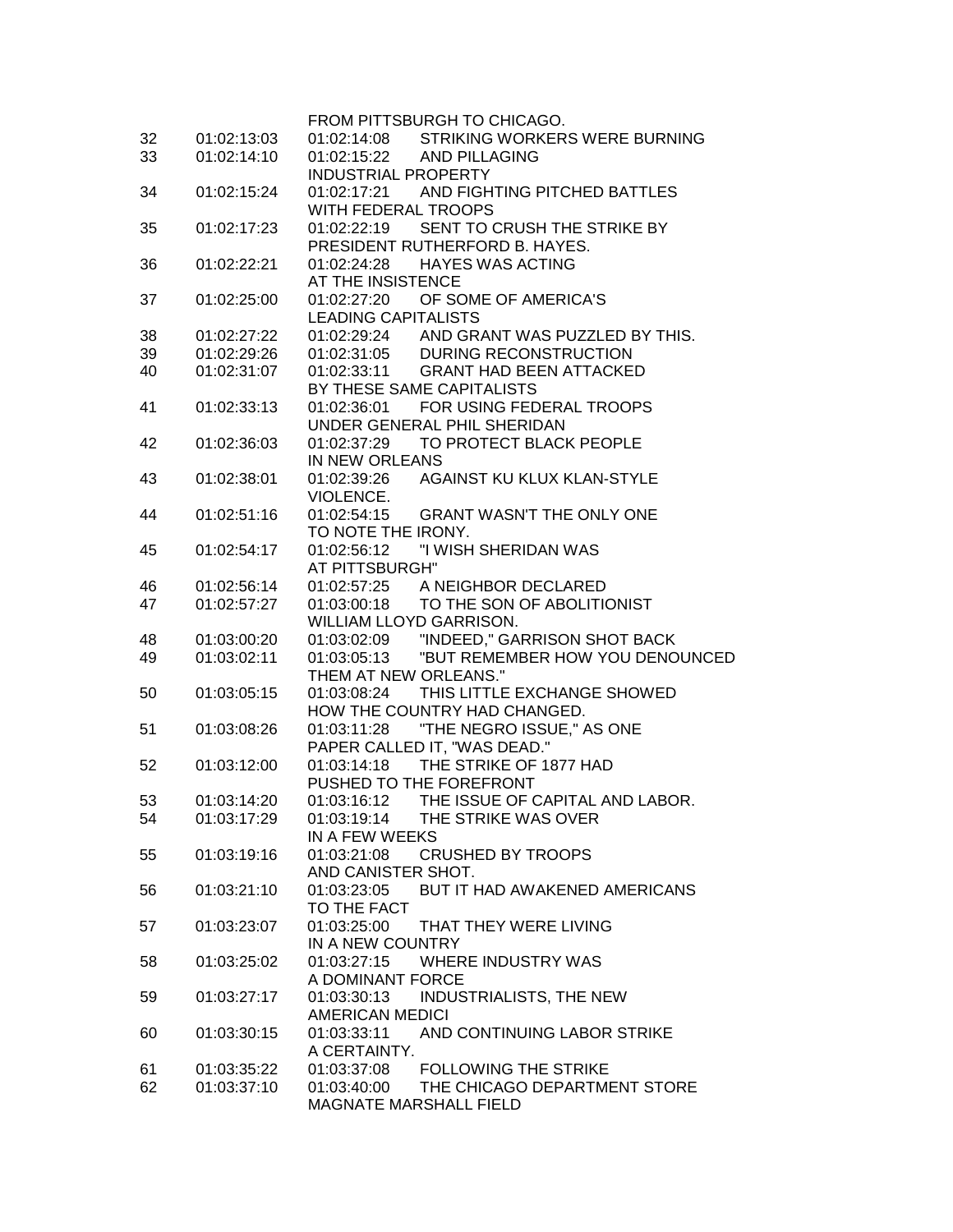| 63 | 01:03:40:02 | 01:03:43:15 DONATED MONEY TO THE CITY'S<br>POLICE FORCE TO BUY AN ARSENAL |
|----|-------------|---------------------------------------------------------------------------|
| 64 | 01:03:43:17 | 01:03:46:07 THAT INCLUDED FOUR 12-POUND                                   |
|    |             | NAPOLEON CANNONS.                                                         |
| 65 | 01:03:46:09 | CHICAGO AND OTHER CITIES<br>01:03:49:11                                   |
|    |             | BEGAN CONSTRUCTING ARMORIES                                               |
| 66 | 01:03:49:13 | TO HOUSE BEEFED-UP<br>01:03:51:23                                         |
|    |             | NATIONAL GUARD UNITS                                                      |
| 67 | 01:03:51:25 | 01:03:54:17 AND GENERAL SHERIDAN, NOW                                     |
|    |             | STATIONED IN THE CHICAGO AREA                                             |
| 68 | 01:03:54:19 | 01:03:57:00<br><b>BEGAN ISSUING THREATS</b>                               |
|    |             | AGAINST LABOR AGITATORS.                                                  |
| 69 | 01:04:07:04 | 01:04:09:11 THIS WAS INDISPUTABLY                                         |
|    |             | A NEW AMERICA                                                             |
| 70 | 01:04:09:13 | 01:04:11:20 AND THE REVOLUTION THAT                                       |
|    |             | <b>WAS CREATING IT--</b>                                                  |
| 71 | 01:04:11:22 | 01:04:13:04 THE INDUSTRIAL REVOLUTION                                     |
| 72 | 01:04:13:06 | 01:04:15:01 WAS, FOR THE NEXT CENTURY                                     |
|    |             | AND MORE                                                                  |
| 73 | 01:04:15:03 | 01:04:18:11<br>THE GREATEST AGENCY OF CHANGE                              |
|    |             | IN THE HISTORY OF HUMANKIND.<br>01:04:21:20<br>THE CIVIL WAR HAD SPAWNED  |
| 74 | 01:04:18:13 | A NEW GENERATION OF CAPITALISTS                                           |
| 75 | 01:04:21:22 | 01:04:24:27 ANDREW CARNEGIE IN STEEL,                                     |
|    |             | JOHN D. ROCKEFELLER IN OIL                                                |
| 76 | 01:04:24:29 | 01:04:26:27 J. PIERPONT MORGAN IN BANKING                                 |
| 77 | 01:04:26:29 | 01:04:28:26 AND PHILIP ARMOUR                                             |
|    |             | AND GUSTAVUS SWIFT                                                        |
| 78 | 01:04:28:28 | 01:04:30:01 IN MEAT-PACKING.                                              |
| 79 | 01:04:30:03 | 01:04:31:23 WORKING CLOSELY                                               |
|    |             | WITH INVENTORS LIKE                                                       |
| 80 | 01:04:31:25 | 01:04:33:21<br>THOMAS EDISON,                                             |
|    |             | ALEXANDER GRAHAM BELL                                                     |
| 81 | 01:04:33:23 | 01:04:35:00 AND GEORGE WESTINGHOUSE                                       |
| 82 | 01:04:35:02 | 01:04:37:11 THEY WOULD RADICALLY TRANSFORM                                |
|    |             | THIS COUNTRY                                                              |
| 83 | 01:04:37:13 | 01:04:38:17 AND MUCH OF THE WORLD.                                        |
| 84 | 01:04:41:22 | 01:04:44:26 IN THESE YEARS, AMERICA CAME                                  |
|    |             | TO BE KNOWN TO THE WORLD                                                  |
| 85 | 01:04:44:28 | AS A TECHNOLOGICAL NATION<br>01:04:46:12<br>A NATION OF BUILDERS          |
| 86 | 01:04:46:14 | 01:04:48:07<br><b>AND INVENTORS</b>                                       |
| 87 | 01:04:48:09 | MAKERS OF ROARING STEEL MILLS,<br>01:04:52:06                             |
|    |             | LONG-REACHING RAILROADS                                                   |
| 88 | 01:04:52:08 | AND WONDROUS SUSPENSION BRIDGES.<br>01:04:56:21                           |
| 89 | 01:04:56:23 | AS THE WRITER<br>01:04:58:18                                              |
|    |             | WILLIAM DEAN HOWELLS DECLARED:                                            |
| 90 | 01:05:06:18 | AMERICA'S MOST CHARACTERISTIC<br>01:05:08:05                              |
| 91 | 01:05:08:07 | 01:05:09:24<br><b>AND CHARACTER-</b>                                      |
|    |             | SHAPING ACHIEVEMENT                                                       |
| 92 | 01:05:09:26 | HAS BEEN ITS TALENT FOR<br>01:05:12:15                                    |
|    |             | <b>INVENTING AND MAKING THINGS</b>                                        |
| 93 | 01:05:12:17 | 01:05:15:08<br>AND IN NO PERIOD WAS THIS MORE                             |
|    |             | DECISIVELY IN EVIDENCE                                                    |
| 94 | 01:05:15:10 | 01:05:18:00<br>THAN IN THE FINAL THREE DECADES                            |
|    |             | OF THE 19th CENTURY.                                                      |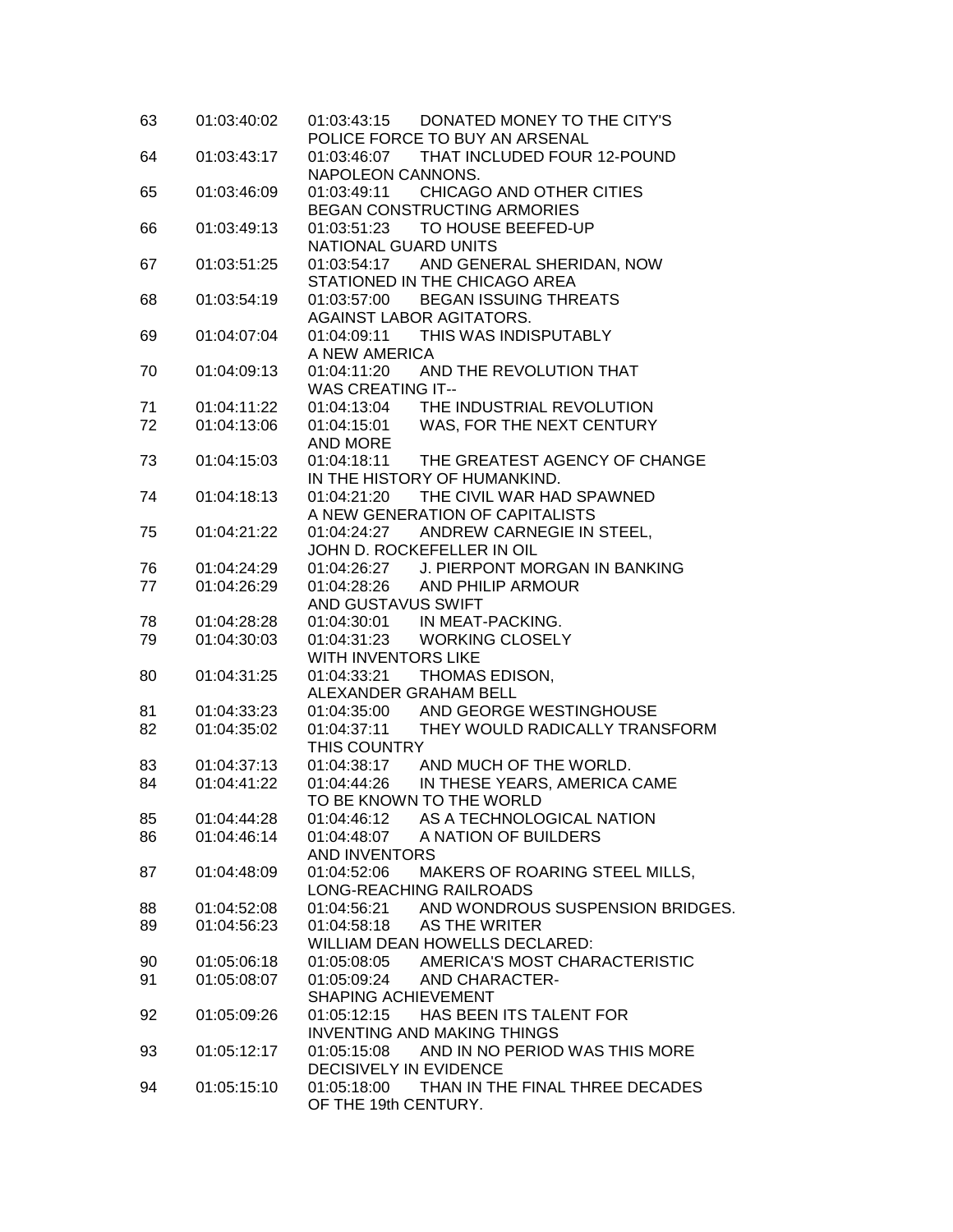| 95  | 01:05:18:02 | 01:05:20:03 IN THIS GOLDEN AGE<br>OF AMERICAN INVENTION                                                |
|-----|-------------|--------------------------------------------------------------------------------------------------------|
| 96  | 01:05:20:05 | 01:05:23:13 INDEPENDENT INVENTORS INTRODUCED<br>THE LIGHT BULB, THE TELEPHONE                          |
| 97  | 01:05:23:15 | THE TYPEWRITER,<br>01:05:25:06<br>THE FOUNTAIN PEN                                                     |
| 98  | 01:05:25:08 | 01:05:27:16 THE RAILROAD REFRIGERATOR CAR,<br>THE AIR BRAKE                                            |
| 99  | 01:05:27:18 | 01:05:29:17 THE ELECTRIC TROLLEY,<br>THE KODAK CAMERA                                                  |
| 100 | 01:05:29:19 | 01:05:32:11 THE MOVIE PROJECTOR,<br>THE PHONOGRAPH AND THE ZIPPER.                                     |
| 101 | 01:05:32:13 | <b>NEW AMERICA UNFOLDING</b>                                                                           |
| 102 | 01:05:34:14 | 01:05:37:08 THERE WAS NO BETTER PLACE<br>TO GO THAN CHICAGO                                            |
| 103 | 01:05:37:10 | 01:05:39:20 A SCENE OF BOILING<br><b>INDUSTRIAL ACTIVITY</b>                                           |
| 104 | 01:05:39:22 | 01:05:41:15 AND TECHNOLOGICAL INGENUITY.                                                               |
| 105 | 01:05:41:17 | 01:05:44:15 WITH ITS FAR-SPREADING<br>FACTORY-LIKE ENVIRONMENT                                         |
| 106 | 01:05:44:17 | 01:05:46:28<br>DOMINATED BY GIANT<br><b>INDUSTRIAL CONCERNS</b>                                        |
| 107 | 01:05:47:00 | 01:05:50:03 IT WAS THE PROTOTYPICAL<br>AMERICAN INDUSTRIAL CITY.                                       |
| 108 | 01:05:53:11 | 01:05:55:11 CHICAGO HOSTED A MYRIAD<br>OF INDUSTRIES                                                   |
| 109 | 01:05:55:13 | 01:05:57:22 PRODUCING EVERYTHING<br>FROM STRAW HATS TO PIANOS.                                         |
| 110 | 01:06:01:18 | <b>NEW YORK'S SMALL SHOPS</b><br>01:06:03:14<br><b>AND FACTORIES</b>                                   |
| 111 | 01:06:03:16 | 01:06:06:23 PRODUCED MORE MANUFACTURED GOODS<br>THAN ANY OTHER AMERICAN CITY.                          |
| 112 | 01:06:06:25 | 01:06:09:07<br>BUT THE LONG, THIN, CROWDED<br><b>ISLAND OF MANHATTAN</b>                               |
| 113 | 01:06:09:09 | 01:06:11:25 WASN'T ABLE TO SUPPORT<br>THE GIGANTIC NEW FACTORIES                                       |
| 114 | 01:06:11:27 |                                                                                                        |
| 115 | 01:06:13:18 | 01:06:13:16 THAT WERE THE MARK OF THE AGE.<br>01:06:15:26 THE SPRAWLING PRAIRIE CITY<br>OF CHICAGO WAS |
| 116 | 01:06:15:28 | 01:06:18:17<br>AND IT WAS THE PLACE THAT<br><b>MOST FOREIGN VISITORS</b>                               |
| 117 | 01:06:18:19 | 01:06:20:14<br><b>WENT TO SEE</b><br>THE INDUSTRIAL FUTURE                                             |
| 118 | 01:06:20:16 | THAT AMERICA, THE WONDER COUNTRY<br>01:06:23:02<br>OF THE WORLD                                        |
| 119 | 01:06:23:04 | 01:06:24:20 WAS HAMMERING INTO SHAPE.                                                                  |
| 120 | 01:06:24:22 | 01:06:27:22<br>CHICAGO WAS THE INTERNATIONAL                                                           |
|     |             | <b>CENTER OF MEAT-PACKING</b>                                                                          |
| 121 | 01:06:27:24 | 01:06:29:20<br>AND IN ITS VAST<br>STOCKYARD DISTRICT                                                   |
| 122 | 01:06:29:22 | IT WAS INVENTING A NEW WAY<br>01:06:31:20<br>OF MAKING THINGS                                          |
| 123 | 01:06:31:22 | 01:06:34:21<br>THAT WOULD TRANSFORM THE WORLD.                                                         |
| 124 | 01:06:34:23 | 01:06:37:22<br>THE CHICAGO STOCKYARDS ARE<br>THE CONCENTRATED ILLUSTRATION                             |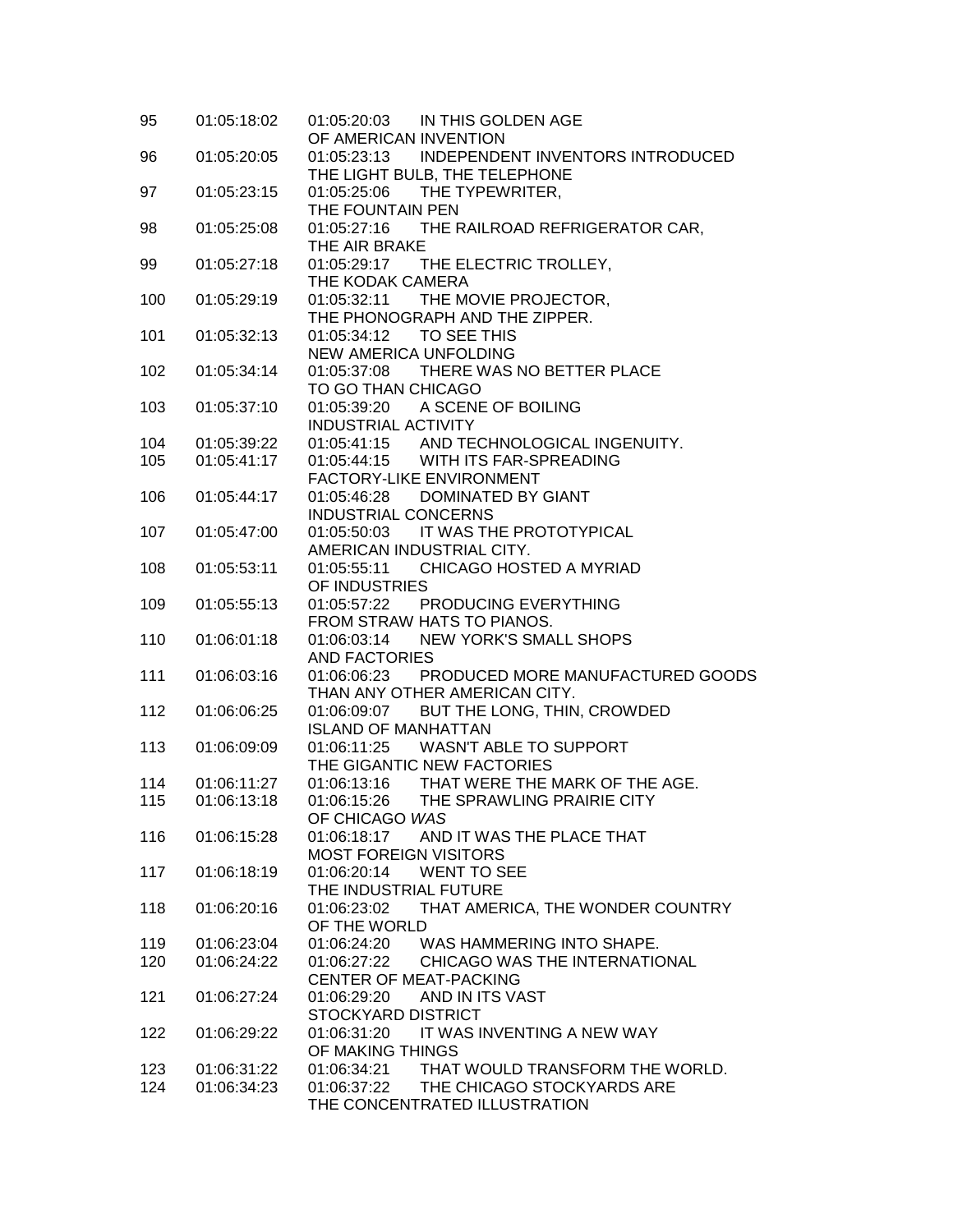| 125 | 01:06:37:24 | 01:06:41:11 OF THE INDUSTRIALIZING PROCESS<br>THAT WOULD SWEEP THE WORLD. |
|-----|-------------|---------------------------------------------------------------------------|
| 126 | 01:06:41:13 | 01:06:43:10 IF YOU UNDERSTAND                                             |
|     |             | <b>THEIR OPERATION</b>                                                    |
| 127 | 01:06:43:12 | 01:06:46:12 YOU BEGIN TO UNDERSTAND                                       |
|     |             | THE MAGNITUDE AND COMPLEXITY                                              |
| 128 | 01:06:46:14 | 01:06:48:08 THE HEROISM, THE HUMAN SUFFERING                              |
| 129 | 01:06:48:10 | OF THE AMERICAN<br>01:06:49:28                                            |
|     |             | INDUSTRIAL REVOLUTION.                                                    |
|     | 01:06:53:25 |                                                                           |
| 130 |             | 01:06:56:14  WROTE THE VISITING                                           |
|     |             | ENGLISHMAN, RUDYARD KIPLING.                                              |
| 131 | 01:07:01:28 | 01:07:03:10 THE FIRST IMPRESSION                                          |
|     |             | WAS THE SCENT                                                             |
| 132 | 01:07:03:12 | 01:07:05:17 WHICH COULD BE PICKED UP                                      |
|     |             | <b>SIX MILES AWAY</b>                                                     |
| 133 | 01:07:05:19 | 01:07:10:07 A COMBINATION OF MANGLED MEAT,                                |
|     |             | ANIMAL BLOOD, DUNG AND URINE.                                             |
| 134 | 01:07:10:09 | 01:07:12:14 THEN THERE WAS THE SCALE                                      |
|     |             | OF THE PLACE.                                                             |
| 135 | 01:07:12:16 | 01:07:14:20 IN 1890, THE CHICAGO                                          |
|     |             | <b>MEAT-PACKING INDUSTRY</b>                                              |
| 136 | 01:07:14:22 | 01:07:16:01 WAS THE GREATEST CONCENTRATION                                |
| 137 | 01:07:16:03 | 01:07:18:25 OF LABOR AND CAPITAL                                          |
|     |             | IN THE WORLD.                                                             |
| 138 | 01:07:18:27 | 01:07:21:12 MORE THAN 25,000 MEN,                                         |
|     |             | <b>WOMEN AND CHILDREN</b>                                                 |
| 139 | 01:07:21:14 | <b>WORKED IN THIS EMPIRE</b><br>01:07:24:16                               |
|     |             | OF BLOOD AND ORDER                                                        |
|     |             |                                                                           |
| 140 | 01:07:24:18 | 01:07:28:07<br>PROCESSING 14 MILLION                                      |
|     |             | ANIMALS A YEAR.                                                           |
| 141 | 01:07:28:09 | 01:07:29:28 THE TWO LARGEST PACKINGHOUSES                                 |
| 142 | 01:07:30:00 | 01:07:33:12 RUN BY PHILIP ARMOUR                                          |
|     |             | AND GUSTAVUS SWIFT                                                        |
| 143 | 01:07:33:14 | 01:07:36:23 DID A BUSINESS WORTH                                          |
|     |             | \$200 MILLION A YEAR.                                                     |
| 144 | 01:07:36:25 | 01:07:40:01 THE BUSINESS WAS BASED-- AS ALL                               |
|     |             | AMERICAN BIG BUSINESSES WERE--                                            |
| 145 | 01:07:40:03 | 01:07:41:26 ON THE RAILROAD.                                              |
| 146 | 01:07:41:28 | 01:07:45:14<br>EACH DAY, ACRES UPON ACRES                                 |
|     |             | OF PENS WOULD FILL WITH ANIMALS                                           |
| 147 | 01:07:45:16 | 01:07:49:28 ARRIVING BY RAIL, FROM PLACES AS                              |
|     |             | FAR AWAY AS WYOMING AND TEXAS.                                            |
| 148 | 01:07:50:00 | ONCE IN THE YARDS<br>01:07:51:16                                          |
| 149 | 01:07:51:18 | 01:07:54:09 THE ANIMALS WERE BOUGHT AND                                   |
|     |             | SOLD BY TRADERS ON HORSEBACK                                              |
| 150 | 01:07:54:11 | 01:07:57:21 AND THEN SENT TO THE KILLING                                  |
|     |             | FLOORS OF THE PACKINGHOUSES.                                              |
| 151 | 01:07:57:23 | 01:08:00:11 BY THE END OF THE DAY,                                        |
|     |             | ALMOST ALL THE PENS WERE EMPTY                                            |
|     |             |                                                                           |
| 152 | 01:08:00:13 | 01:08:02:26 AND THE RITUAL OF COLLECTING,                                 |
|     |             | <b>SELLING AND KILLING</b>                                                |
| 153 | 01:08:02:28 | 01:08:05:17 BEGAN ALL OVER AGAIN.                                         |
| 154 | 01:08:05:19 | 01:08:08:07 THE STOCKYARDS WERE NOT ONLY                                  |
|     |             | CHICAGO'S BIGGEST INDUSTRY                                                |
| 155 | 01:08:08:09 | 01:08:09:25 THEY WERE ALSO,                                               |
|     |             | BELIEVE IT OR NOT                                                         |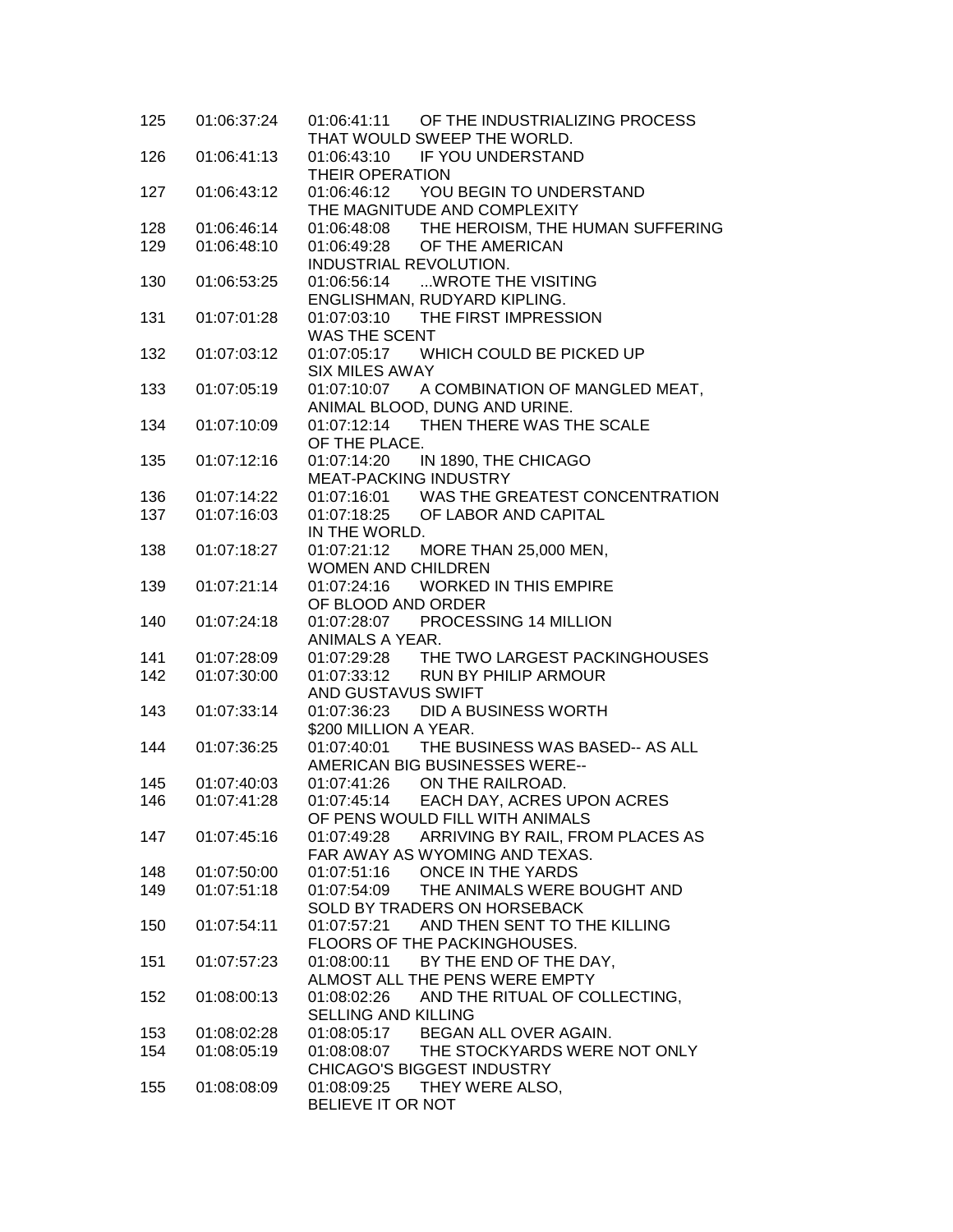| 156 | 01:08:09:27 | 01:08:11:17              | ITS BIGGEST TOURIST ATTRACTION.              |
|-----|-------------|--------------------------|----------------------------------------------|
| 157 | 01:08:11:19 | 01:08:13:03              | ON A TOUR OF NORTH AMERICA                   |
| 158 | 01:08:13:05 | 01:08:14:25              | THE ACTRESS                                  |
|     |             | SARAH BERNHARDT SAID     |                                              |
| 159 | 01:08:14:27 |                          | 01:08:17:27 THAT THE THING THAT MOST         |
|     |             |                          | <b>IMPRESSED HER ABOUT CHICAGO WAS</b>       |
| 160 | 01:08:17:29 |                          |                                              |
|     |             |                          | <b>TERRIBLE AND MAGNIFICENT SIGHT."</b>      |
| 161 | 01:08:21:14 | 01:08:24:21              | INSIDE THE HOUSE OF BLOOD WAS                |
|     |             |                          | AMERICA'S FIRST ASSEMBLY LINE                |
| 162 | 01:08:24:23 |                          | 01:08:27:05 OR MORE ACCURATELY,              |
|     |             | <b>DISASSEMBLY LINE</b>  |                                              |
| 163 | 01:08:27:07 |                          | 01:08:30:24 FOR THE PRODUCT WAS PULLED       |
|     |             |                          | APART, RATHER THAN PUT TOGETHER.             |
| 164 | 01:08:30:26 |                          | 01:08:33:19 HERE'S HOW THE PROCEDURE WORKED. |
| 165 | 01:08:33:21 |                          | 01:08:36:00 A LIVE HOG WAS ATTACHED          |
|     |             | TO A GIANT WHEEL         |                                              |
| 166 | 01:08:36:02 |                          | 01:08:38:14 BY A CHAIN AROUND                |
|     |             | ONE OF ITS HIND LEGS.    |                                              |
| 167 | 01:08:38:16 |                          | 01:08:41:19 WHEN THE WHEEL BEGAN TO ROTATE,  |
|     |             |                          | THE HOG WAS JERKED INTO THE AIR              |
| 168 | 01:08:41:21 | 01:08:44:26              | UPSIDE DOWN.                                 |
|     |             | SQUEALING AND KICKING    |                                              |
| 169 | 01:08:44:28 |                          | 01:08:47:18 AND WAS CARRIED BY               |
|     |             |                          | THE MOVEMENT OF THE WHEEL                    |
| 170 | 01:08:47:20 |                          | 01:08:48:25 TO AN OVERHEAD RAIL              |
| 171 | 01:08:48:27 | 01:08:51:00              | THAT RAN THE LENGTH                          |
|     |             | OF THE BUILDING          |                                              |
| 172 | 01:08:51:02 |                          | 01:08:52:10 ON A DESCENDING ANGLE            |
| 173 | 01:08:52:12 | 01:08:54:13 FROM THE TOP |                                              |
|     |             | TO THE BOTTOM FLOOR.     |                                              |
| 174 | 01:08:54:15 | 01:08:56:21              | THEN THE PIG'S THROAT WAS CUT                |
| 175 | 01:08:56:23 | 01:09:00:06              | AND THE CARCASS WAS CLEANED,                 |
|     |             | WASHED AND BUTCHERED     |                                              |
| 176 | 01:09:00:08 | 01:09:01:22              | BY HUNDREDS OF HANDS                         |
| 177 | 01:09:01:24 |                          | 01:09:06:01 AS IT PASSED ALONG THE OVERHEAD  |
|     |             |                          | WIRE TO THE COLD STORAGE AREA.               |
| 178 | 01:09:06:03 | 01:09:07:13              | THE ENTIRE OPERATION                         |
| 179 | 01:09:07:15 | 01:09:09:08              | FROM THE KILLING WHEEL                       |
|     |             | TO THE DEATH LOCKER      |                                              |
| 180 | 01:09:09:10 | 01:09:12:08              | <b>TOOK LESS THAN TEN MINUTES.</b>           |
| 181 | 01:09:12:10 | 01:09:15:12              | THE KILLING AND CUTTING PROCESS              |
|     |             | FOR CATTLE WAS DIFFERENT |                                              |
| 182 | 01:09:15:14 | 01:09:17:19              | <b>BUT WAS PERFORMED</b>                     |
|     |             | WITH EQUAL EFFICIENCY.   |                                              |
| 183 | 01:09:17:21 | 01:09:20:03              | FOREIGN WRITERS AND BUSINESSMEN              |
|     |             | CAME TO CHICAGO          |                                              |
| 184 | 01:09:20:05 | 01:09:22:15              | TO OBSERVE THE OPERATIONS                    |
|     |             | AT THE STOCKYARDS.       |                                              |
| 185 | 01:09:22:17 | 01:09:24:04              | ONE OF THE MOST ASTUTE VISITORS              |
| 186 | 01:09:24:06 | 01:09:26:02              | WAS THE FRENCH NOVELIST                      |
|     |             | PAUL BOURGET.            |                                              |
| 187 | 01:09:26:04 | 01:09:28:22              | WHEN BOURGET WENT                            |
|     |             |                          | TO THE UNION STOCKYARDS IN 1893              |
| 188 | 01:09:28:24 | 01:09:30:11              | WITH A GROUP OF HIS COUNTRYMEN               |
| 189 | 01:09:30:13 | 01:09:31:20              | HE WENT WITH THE IDEA                        |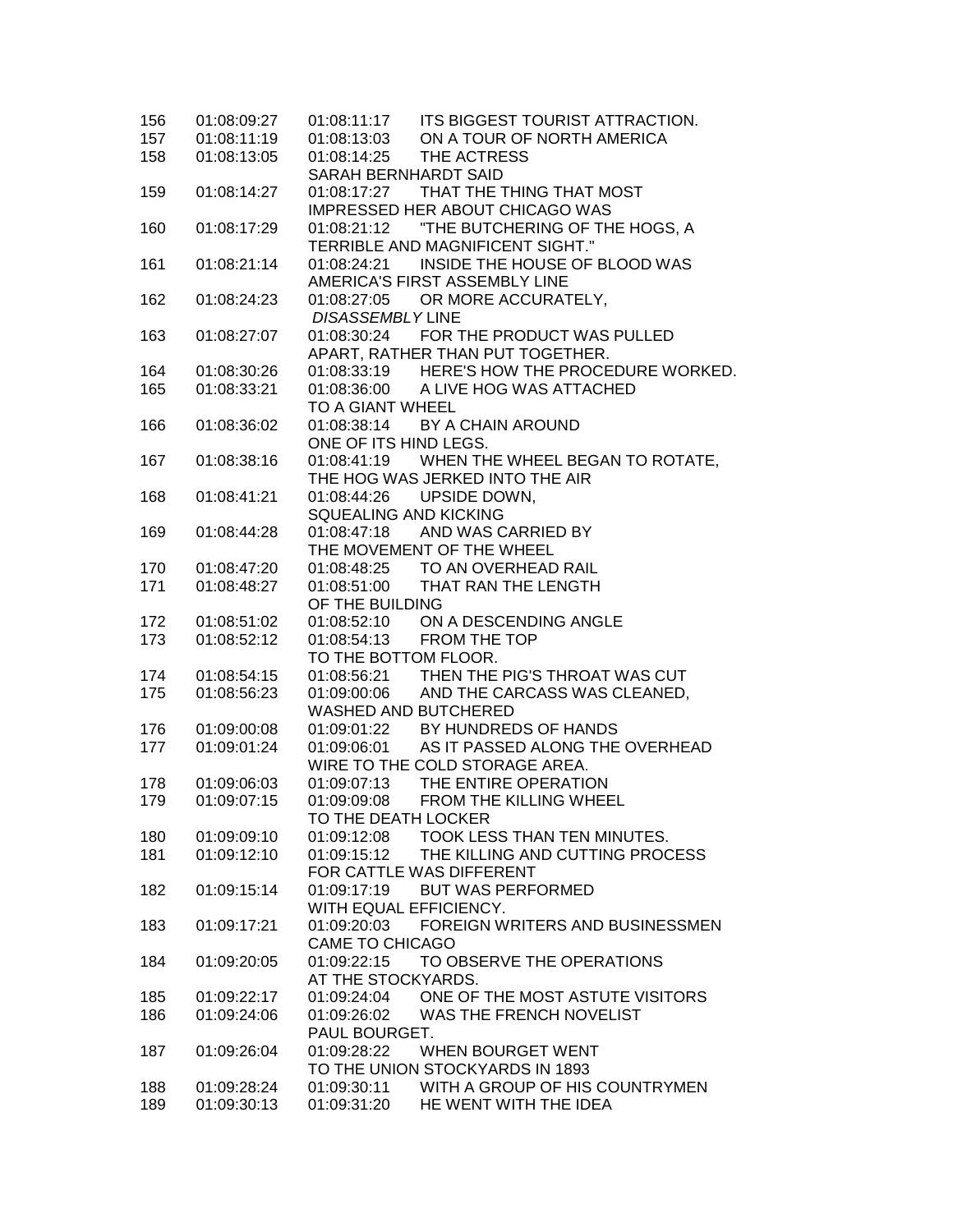| 190 | 01:09:31:22 | OF LEARNING MORE ABOUT THE IDEAS<br>01:09:33:28<br>AND INGENUITY     |
|-----|-------------|----------------------------------------------------------------------|
|     |             |                                                                      |
| 191 | 01:09:34:00 | 01:09:35:21 THAT WOULD MAKE THE NEXT CENTURY                         |
| 192 | 01:09:35:23 | 01:09:37:23 HE WAS CONVINCED,                                        |
|     |             | THE AMERICAN CENTURY                                                 |
| 193 | 01:09:37:25 | 01:09:41:07 WITH CHICAGO AS                                          |
|     |             | <b>ITS VANGUARD CITY.</b>                                            |
| 194 | 01:09:41:09 | 01:09:43:22 AFTER TOURING ARMOUR AND                                 |
|     |             | <b>COMPANY'S HOUSES OF BLOOD</b>                                     |
| 195 | 01:09:43:24 | 01:09:45:27 BOURGET AND HIS COMPANIONS                               |
|     |             | STEPPED INTO A CARRIAGE                                              |
| 196 | 01:09:45:29 | 01:09:47:19 AND HEADED BACK TO THEIR HOTEL                           |
| 197 | 01:09:47:21 | 01:09:49:05 EXCITEDLY DISCUSSING                                     |
|     |             | THE SIGNIFICANCE                                                     |
| 198 | 01:09:49:07 | 01:09:51:11 OF WHAT THEY'D SEEN.                                     |
| 199 | 01:09:51:13 | 01:09:53:10 AS BOURGET WROTE                                         |
|     |             | IN HIS NOTEBOOK:                                                     |
| 200 | 01:10:01:17 | 01:10:04:09 BUT BEHIND IT ALL                                        |
|     |             | WAS A PASSION FOR ORDER.                                             |
|     | 01:10:04:11 | 01:10:07:06 BOURGET SAW THE UNION                                    |
| 201 |             |                                                                      |
|     |             | OF ORDER AND VISION                                                  |
| 202 | 01:10:07:08 | 01:10:09:13 AS THE KEY TO AMERICAN                                   |
|     |             | INDUSTRIAL SUPREMACY.                                                |
| 203 | 01:10:09:15 | 01:10:11:16 BUT HE AND HIS COLLEAGUES                                |
|     |             | <b>WERE SURPRISED</b>                                                |
| 204 | 01:10:11:18 | 01:10:13:16 AT HOW LITTLE ARMOUR'S                                   |
|     |             | PRODUCTION SYSTEM                                                    |
| 205 | 01:10:13:18 | 01:10:15:03 DEPENDED ON MODERN MACHINERY.                            |
| 206 | 01:10:15:05 | 01:10:18:25 ORGANIZATION, NOT INVENTION,                             |
|     |             | EXPLAINED THE AMAZING EFFICIENCY                                     |
| 207 | 01:10:18:27 | 01:10:21:07 OF CHICAGO'S PACKING PLANTS.                             |
| 208 | 01:10:21:09 | 01:10:24:03 MEAT-PACKING WAS NOT SUSCEPTIBLE                         |
|     |             | TO MECHANIZATION                                                     |
| 209 | 01:10:24:05 | 01:10:27:09 BECAUSE THE RAW MATERIALS,                               |
|     |             | THE HOGS AND SHEEP AND CATTLE                                        |
| 210 | 01:10:27:11 | 01:10:29:26 VARIED GREATLY                                           |
|     |             | IN SIZE AND SHAPE AND WEIGHT.                                        |
|     | 01:10:31:21 | 01:10:35:05                                                          |
| 211 |             | MEAT-PACKING, IRONICALLY, BECAME<br>THE FIRST ASSEMBLY LINE INDUSTRY |
|     |             |                                                                      |
| 212 | 01:10:35:07 | 01:10:38:12<br>BECAUSE PACKERS WEREN'T ABLE                          |
|     |             | TO MECHANIZE THEIR OPERATIONS.                                       |
| 213 | 01:10:38:14 | THIS FORCED THEM TO TURN<br>01:10:40:21                              |
|     |             | FROM TECHNOLOGY                                                      |
| 214 | 01:10:40:23 | TO ADAM SMITH'S CONCEPT<br>01:10:43:10                               |
|     |             | OF DIVISION OF LABOR                                                 |
| 215 | 01:10:43:12 | 01:10:46:02 AS A WAY OF REDUCING                                     |
|     |             | PRODUCTION TIME AND COST.                                            |
| 216 | 01:10:48:05 | 01:10:50:15 CHICAGO'S SLAUGHTERHOUSES                                |
|     |             | WERE MACHINES, HOWEVER                                               |
| 217 | 01:10:50:17 | BUT MACHINES OF A NEW TYPE<br>01:10:52:08                            |
| 218 | 01:10:52:10 | MACHINES MADE UP ALMOST<br>01:10:54:28                               |
|     |             | <b>ENTIRELY OF HUMAN PARTS.</b>                                      |
| 219 | 01:10:55:00 | 01:10:58:03<br>BOURGET WAS FASCINATED BY                             |
|     |             | THE BUSINESSMEN WHO BUILT THIS                                       |
| 220 | 01:10:58:05 | 01:11:00:18<br>AND OTHER AMERICAN                                    |
|     |             | MASS-PRODUCTION MACHINES.                                            |
|     |             |                                                                      |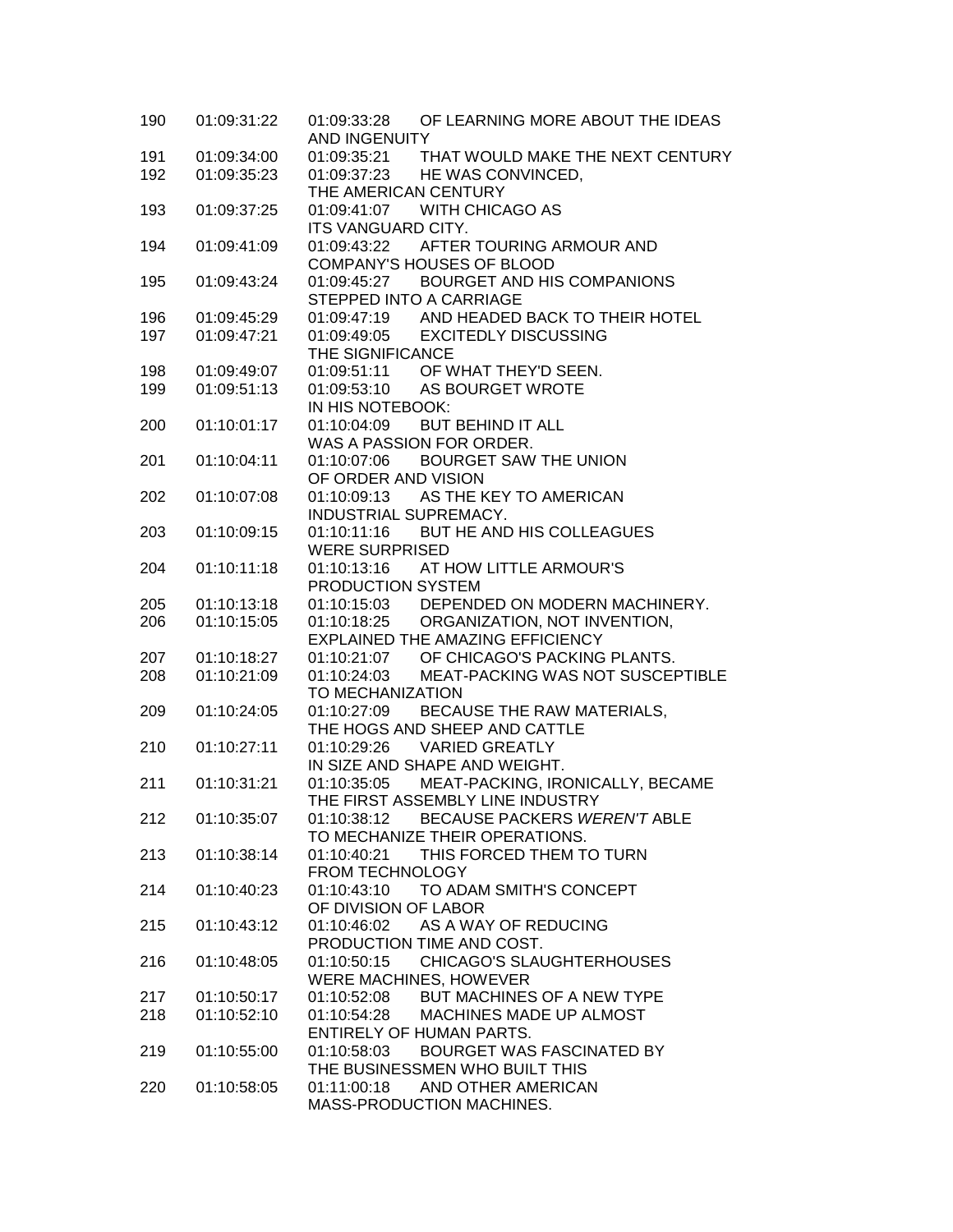| 221 | 01:11:00:20 |                                                                         |
|-----|-------------|-------------------------------------------------------------------------|
|     |             | THE REAL MAKERS OF AMERICA                                              |
| 222 | 01:11:03:04 | 01:11:06:04  "CAPITALIST CONQUISTADORS,"                                |
|     |             | WHO HAD TAMED THE CONTINENT                                             |
| 223 | 01:11:06:06 | 01:11:09:17 AND BUILT NEW WESTERN CITIES                                |
|     |             | LIKE CHICAGO IN ONE GENERATION.                                         |
| 224 | 01:11:09:19 | 01:11:12:23 "A FEAT," HE SAID, "THAT WOULD<br>NEVER AGAIN BE REPEATED." |
| 225 | 01:11:12:25 | 01:11:14:19 WHAT BOURGET FOUND                                          |
|     |             | <b>MOST ARRESTING</b>                                                   |
| 226 | 01:11:14:21 | 01:11:17:28 ABOUT THESE CAPITALISTS,                                    |
|     |             | WAS THEIR WAR-LIKE COMBATIVENESS                                        |
| 227 | 01:11:18:00 | 01:11:19:28 THAT AND THEIR TASTE                                        |
|     |             | FOR RISK-TAKING.                                                        |
| 228 | 01:11:20:00 | 01:11:22:16 NO TWO CAPITALISTS BETTER                                   |
|     |             | <b>EMBODIED THESE TRAITS</b>                                            |
| 229 | 01:11:22:18 | 01:11:24:10 THAN THE MEAT KINGS OF CHICAGO                              |
| 230 | 01:11:24:12 | 01:11:26:14 PHILIP ARMOUR                                               |
|     |             | AND GUSTAVUS SWIFT.                                                     |
| 231 | 01:11:28:18 | 01:11:32:19 ARMOUR AND SWIFT ARRIVED IN                                 |
|     |             | CHICAGO IN THE SAME YEAR, 1875                                          |
| 232 | 01:11:32:21 | 01:11:35:11 AND THEIR CAREERS AS MEAT BARONS                            |
|     |             | WERE CLOSELY LINKED.                                                    |
| 233 | 01:11:35:13 | 01:11:37:08 LIKE THE STEEL KING,                                        |
|     |             | <b>ANDREW CARNEGIE</b>                                                  |
| 234 | 01:11:37:10 | 01:11:40:24 A FORMER BOBBIN BOY AND MACHINE                             |
|     |             | TENDER, THEY WERE SELF-MADE MEN.                                        |
| 235 | 01:11:40:26 | 01:11:43:28 ARMOUR HAD BEEN A DITCH DIGGER,                             |
|     |             | SWIFT, A COUNTRY BUTCHER                                                |
| 236 | 01:11:44:00 | 01:11:46:05 AND THEIR ASCENT WAS                                        |
|     |             | <b>GREATLY ATTRIBUTABLE</b>                                             |
| 237 | 01:11:46:07 | 01:11:48:18 LIKE CARNEGIE'S,                                            |
|     |             | TO ORGANIZATIONAL ABILITY.                                              |
| 238 | 01:11:48:20 | 01:11:51:20 SWIFT, THE TIGHT-LIPPED SON                                 |
|     |             | OF A MASSACHUSETTS FARMER                                               |
| 239 | 01:11:51:22 | 01:11:53:27 STARTED LIFE AS                                             |
|     |             | A BUTCHER'S APPRENTICE                                                  |
| 240 | 01:11:53:29 | 01:11:56:20 AND THEN SHIFTED TO                                         |
|     |             | CATTLE DEALING, MOVING WEST                                             |
|     | 01:11:56:22 | 01:11:59:00<br>WITH A GEOGRAPHICALLY                                    |
| 241 |             |                                                                         |
|     |             | <b>EXPANDING BUSINESS</b>                                               |
| 242 | 01:11:59:02 | UNTIL HE ARRIVED IN CHICAGO<br>01:12:01:12                              |
|     |             | AT THE AGE OF 36.                                                       |
| 243 | 01:12:03:15 | 01:12:04:26<br>THE CITY'S MEAT BUSINESS                                 |
| 244 | 01:12:04:28 | 01:12:07:17 WAS THEN DOMINATED BY                                       |
|     |             | PACKERS OF PORK, NOT BEEF.                                              |
| 245 | 01:12:07:19 | 01:12:09:28 IN THE ABSENCE                                              |
|     |             | OF REFRIGERATION TECHNOLOGY                                             |
| 246 | 01:12:10:00 | TO PRESERVE THE PRODUCT<br>01:12:11:26                                  |
|     |             | IN TRANSIT                                                              |
| 247 | 01:12:11:28 | 01:12:14:23 MEAT HAD TO BE PRESERVED                                    |
|     |             | BY SALTING OR SMOKING.                                                  |
| 248 | 01:12:14:25 | THIS WAS OKAY FOR PORK<br>01:12:16:13                                   |
| 249 | 01:12:16:15 | 01:12:18:10 AND FOR AMERICANS HAD                                       |
|     |             | DEVELOPED A TASTE                                                       |
| 250 | 01:12:18:12 | 01:12:21:05<br>FOR BACON AND SAUSAGE                                    |
|     |             |                                                                         |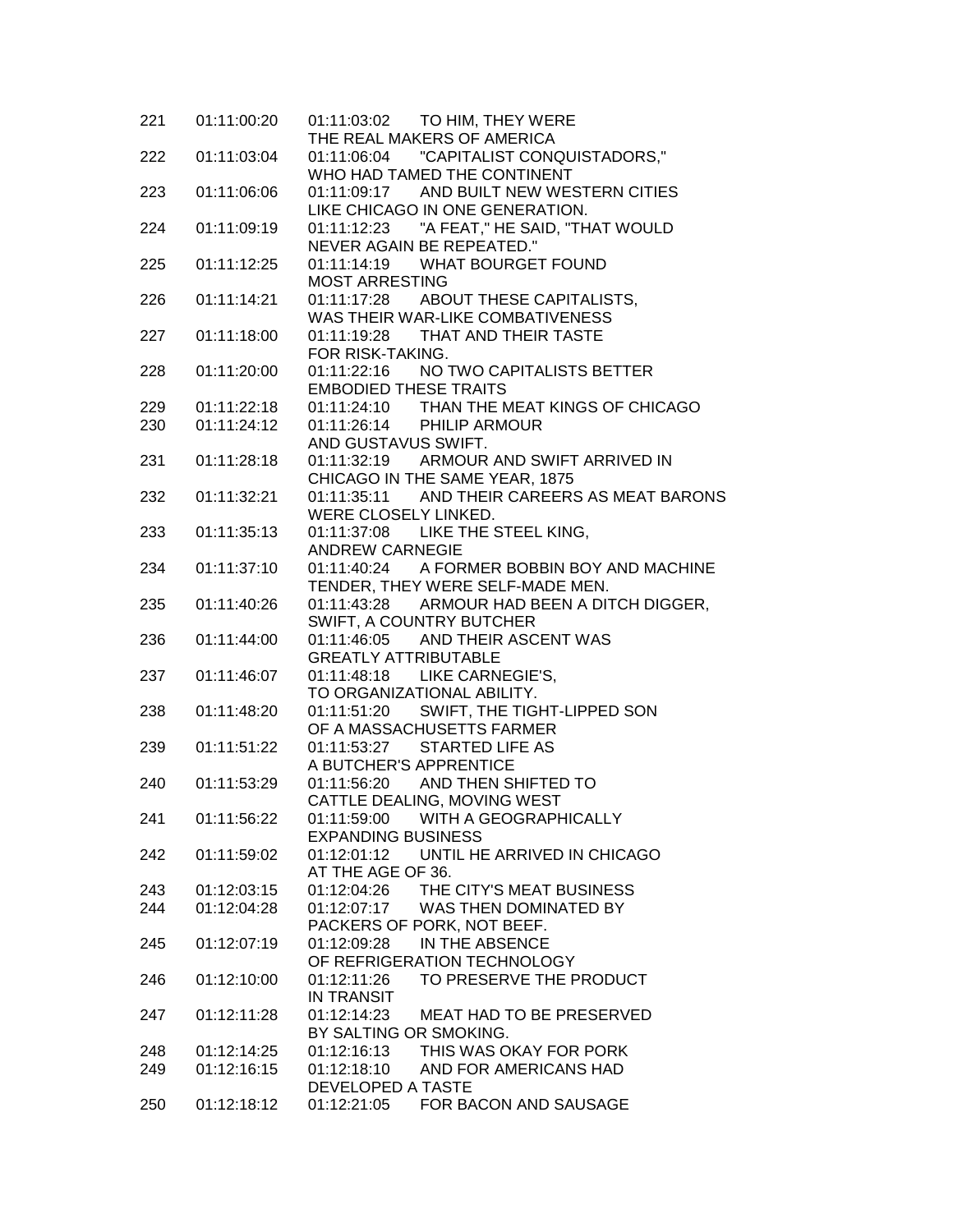|     |             | AND SMOKED HAM                                                                   |
|-----|-------------|----------------------------------------------------------------------------------|
| 251 | 01:12:21:07 | 01:12:23:04<br><b>BUT THEY PREFERRED</b>                                         |
|     |             | THEIR BEEF FRESH                                                                 |
| 252 | 01:12:23:06 | SO MOST OF THE CATTLE ARRIVING<br>01:12:25:14                                    |
|     |             | IN CHICAGO                                                                       |
| 253 | 01:12:25:16 | 01:12:27:18 WEREN'T BUTCHERED THERE,                                             |
|     |             | AS PORK WAS.                                                                     |
| 254 | 01:12:27:20 | 01:12:29:20 STEERS WERE SOLD                                                     |
| 255 | 01:12:29:22 | AND THEN SHIPPED LIVE<br>01:12:31:28 AND BUTCHERED LOCALLY                       |
|     |             | IN EASTERN CITIES.                                                               |
| 256 | 01:12:32:00 | SWIFT MADE A LOT OF MONEY<br>01:12:34:14                                         |
|     |             | <b>SHIPPING CATTLE EAST</b>                                                      |
| 257 | 01:12:34:16 | 01:12:36:05<br><b>BUT HE HAD</b>                                                 |
|     |             | THE FORESIGHT TO SEE                                                             |
| 258 | 01:12:36:07 | 01:12:38:07 THAT THE BUSINESS                                                    |
|     |             | HE WAS PROSPERING IN                                                             |
| 259 | 01:12:38:09 | 01:12:41:26 WAS ABOUT TO CHANGE, AND HE MADE<br>HIMSELF AN AGENT OF THAT CHANGE. |
| 260 | 01:12:43:05 | 01:12:45:29 IT WAS ALL ABOUT SUPPLY                                              |
|     |             | AND DEMAND.                                                                      |
| 261 | 01:12:46:01 | POPULATION OF THE GROWING CITIES<br>01:12:47:29                                  |
|     |             | OF THE EAST                                                                      |
| 262 | 01:12:48:01 | 01:12:51:06<br><b>BEGAN TO OUTSTRIP</b>                                          |
|     |             | THE LOCAL MEAT SUPPLY.                                                           |
| 263 | 01:12:51:08 | 01:12:53:00 AT EXACTLY THE SAME TIME                                             |
| 264 | 01:12:53:02 | THERE WAS A TREMENDOUS EXPANSION<br>01:12:56:26<br>OF CATTLE PRODUCTION          |
| 265 | 01:12:56:28 | ON THE UNFENCED PLAINS<br>01:12:59:13                                            |
|     |             | OF THE WEST.                                                                     |
| 266 | 01:12:59:15 | 01:13:01:11<br><b>THUNDERING HERDS</b>                                           |
|     |             | OF TEXAS LONGHORNS                                                               |
| 267 | 01:13:01:13 | 01:13:03:01 A QUARTER OF A MILLION IN A HERD                                     |
| 268 | 01:13:03:03 | 01:13:06:10 WERE DRIVEN TO NEW RAILROAD                                          |
|     |             | TOWNS LIKE ABILENE, KANSAS.                                                      |
| 269 | 01:13:06:12 | THE PRIMARY INDUSTRY IN ABILENE<br>01:13:10:00<br>HAD BEEN RAISING PRAIRIE DOGS  |
| 270 | 01:13:10:02 | 01:13:12:26 BEFORE A CHICAGO LIVESTOCK                                           |
|     |             | DEALER NAMED JOSEPH McCOY                                                        |
| 271 | 01:13:12:28 | 01:13:15:27 BUILT CATTLE PENS NEAR                                               |
|     |             | THE NEW RAIL DEPOT THERE                                                         |
| 272 | 01:13:15:29 | 01:13:18:22 A PLACE ON THE MAP                                                   |
|     |             | WHERE OLD SPANISH TRADING TRAILS                                                 |
| 273 | 01:13:18:24 | INTERSECTED WITH WESTWARD-<br>01:13:21:16                                        |
|     |             | PUSHING RAILROADS.                                                               |
| 274 | 01:13:23:16 | 01:13:26:05 FROM THE HOLDING PENS                                                |
|     |             | OF THIS SPRAWLING COWTOWN<br>01:13:28:27<br>AND OTHER TOWNS THAT                 |
| 275 | 01:13:26:07 | <b>GREW UP AS FAST AS IT DID--</b>                                               |
| 276 | 01:13:28:29 | PLACES LIKE DODGE CITY<br>01:13:30:28                                            |
|     |             | <b>AND CHEYENNE--</b>                                                            |
| 277 | 01:13:31:00 | 01:13:32:14 CATTLE WAS SENT TO CHICAGO                                           |
| 278 | 01:13:32:16 | 01:13:35:15 AND SHIPPED FROM THERE TO                                            |
|     |             | SLAUGHTERHOUSES EVERYWHERE.                                                      |
| 279 | 01:13:35:17 | THE ANIMALS, HOWEVER,<br>01:13:38:12                                             |
|     |             | WERE BADLY BEATEN UP IN TRANSIT                                                  |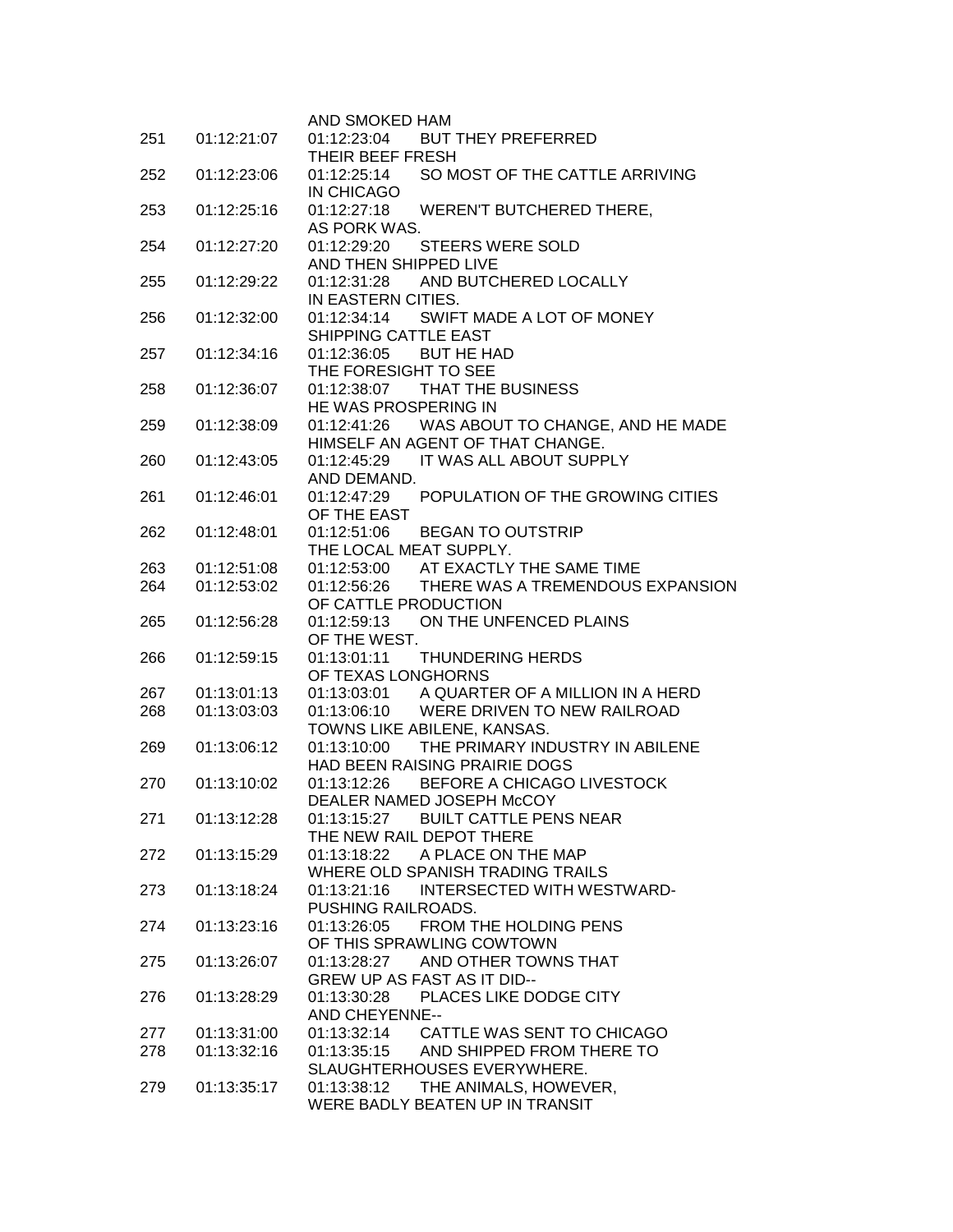| 280 | 01:13:38:14 | 01:13:40:07 LOWERING THE PRICE               |
|-----|-------------|----------------------------------------------|
|     |             | AND EDIBILITY.                               |
| 281 | 01:13:40:09 | 01:13:43:12 AND SWIFT, WHO HAD WHAT HIS SON  |
|     |             | CALLED "AN EYE FOR WASTE"                    |
| 282 | 01:13:43:14 | 01:13:44:26 OBJECTED TO PAYING FREIGHT       |
| 283 | 01:13:44:28 | 01:13:46:26<br>ON THE INEDIBLE PARTS         |
|     |             | OF THE ANIMAL                                |
| 284 | 01:13:46:28 | 01:13:48:28 WHICH AMOUNTED                   |
|     |             | TO 60% OF THE WEIGHT.                        |
| 285 | 01:13:49:00 | THE ANSWER, OF COURSE, WAS TO<br>01:13:52:18 |
|     |             | SLAUGHTER THE STEERS IN CHICAGO              |
| 286 | 01:13:52:20 | 01:13:54:24<br>AND SEND ONLY                 |
|     |             | THE EDIBLE PARTS EAST.                       |
| 287 | 01:13:54:26 | 01:13:57:24 THE TRICK WAS FINDING A WAY      |
|     |             | TO KEEP THE BEEF COOL                        |
| 288 | 01:13:57:26 | 01:13:59:26 AND WELL-PRESERVED               |
|     |             | ALONG THE WAY.                               |
| 289 | 01:13:59:28 | 01:14:03:20<br>HERE'S WHERE TECHNOLOGY       |
|     |             | AND ENTERPRISE JOINED HANDS.                 |
| 290 | 01:14:03:22 | 01:14:05:06 SWIFT BEGAN SHIPPING BEEF        |
| 291 | 01:14:05:08 | 01:14:07:12 IN WINTER                        |
|     |             | WITH THE BOXCAR DOORS OPEN                   |
| 292 | 01:14:07:14 | 01:14:09:03 BUT THAT DIDN'T WORK WELL.       |
| 293 | 01:14:09:05 | 01:14:11:05 THEN, ONE OF HIS ENGINEERS       |
| 294 | 01:14:11:07 | 01:14:14:25 DEVELOPED A STATE-OF-THE-ART     |
|     |             | REFRIGERATOR CAR.                            |
| 295 | 01:14:14:27 | THIS WAS AN ENORMOUS<br>01:14:17:11          |
|     |             | TECHNOLOGICAL BREAKTHROUGH.                  |
| 296 | 01:14:17:13 | IT MADE CHICAGO THE CENTER<br>01:14:20:08    |
|     |             | OF AMERICAN BEEF-BUTCHERING                  |
| 297 | 01:14:20:10 | 01:14:24:25<br>AND THE MEAT INDUSTRY BECAME  |
|     |             | THE CITY'S MAJOR INDUSTRY.                   |
| 298 | 01:14:24:27 | AFTER HE DEVELOPED<br>01:14:26:29            |
|     |             | HIS REFRIGERATOR CAR                         |
|     | 01:14:27:01 | 01:14:28:27                                  |
| 299 |             | SWIFT, WITH ARMOUR                           |
|     |             | RIGHT BEHIND HIM                             |
| 300 | 01:14:28:29 | 01:14:31:14<br><b>BUILT THE MOST HIGHLY</b>  |
|     |             | <b>COORDINATED PRODUCTION</b>                |
| 301 | 01:14:31:16 | 01:14:33:16<br>AND DISTRIBUTION NETWORK      |
|     |             | IN THE WORLD.                                |
| 302 | 01:14:33:18 | 01:14:35:21<br>A SIDE OF BEEF                |
|     |             | LEAVING A CHICAGO PLANT                      |
| 303 | 01:14:35:23 | WAS STORED IN A FREEZER IN<br>01:14:38:27    |
|     |             | NEW YORK ON THE VERY SAME HOOK               |
| 304 | 01:14:38:29 | 01:14:41:22<br>ON WHICH IT WAS HUNG          |
|     |             | WHEN IT WAS KILLED IN CHICAGO.               |
| 305 | 01:14:41:24 | 01:14:45:12<br>SWIFT CREATED AMERICA'S FIRST |
|     |             | <b>VERTICALLY INTEGRATED COMPANY.</b>        |
| 306 | 01:14:45:14 | THIS IS A FIRM<br>01:14:47:29                |
|     |             | THAT REACHES OUT TO CONTROL                  |
| 307 | 01:14:48:01 | THE SUPPLY, PRODUCTION AND<br>01:14:51:12    |
|     |             | DISTRIBUTION OF ITS PRODUCTS.                |
| 308 | 01:14:51:14 | 01:14:53:16<br>IN MEAT-PACKING,              |
|     |             | THAT MEANT CONTROLLING                       |
| 309 | 01:14:53:18 | 01:14:56:05 EVERYTHING FROM                  |
|     |             | THE PURCHASE OF WESTERN STEERS               |
|     |             |                                              |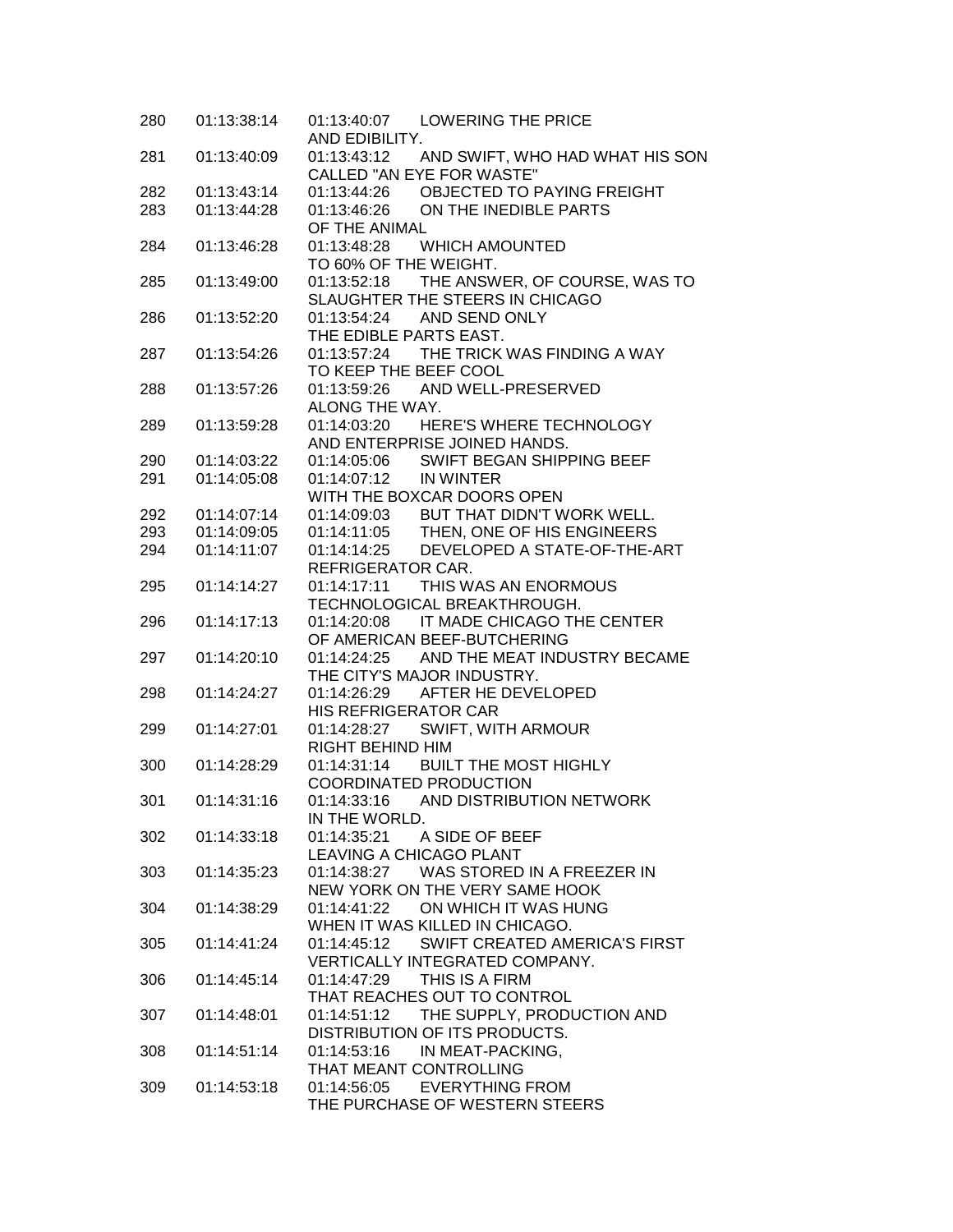| 310 | 01:14:56:07 | 01:14:59:08 TO THEIR DELIVERY AS STEAKS                                      |
|-----|-------------|------------------------------------------------------------------------------|
|     |             | TO THE LOCAL BUTCHER SHOP.                                                   |
| 311 | 01:14:59:10 | 01:15:01:24 VERTICAL INTEGRATION                                             |
|     |             | WAS THE HALLMARK OF BIG INDUSTRY                                             |
| 312 | 01:15:01:26 | 01:15:04:02 THAT WOULD COME TO DOMINATE                                      |
|     |             | THE AMERICAN ECONOMY.                                                        |
| 313 | 01:15:07:24 | 01:15:09:29 ANDREW CARNEGIE                                                  |
|     |             | WAS ALREADY A MILLIONAIRE                                                    |
| 314 | 01:15:10:01 | 01:15:11:24 WHEN HE WENT INTO                                                |
|     |             | <b>STEEL PRODUCTION</b>                                                      |
| 315 | 01:15:11:26 | 01:15:14:01 TWO YEARS AFTER                                                  |
|     |             | THE GREAT STRIKE OF 1877.                                                    |
| 316 | 01:15:14:03 | 01:15:16:25 VISITING A BRITISH STEEL MILL,<br>HE WAS SO IMPRESSED            |
|     |             | 01:15:19:23 BY THE AWE-INSPIRING DISPLAY                                     |
| 317 | 01:15:16:27 | OF A BESSEMER CONVERTER                                                      |
|     |             | 01:15:22:07 THAT HE DECLARED,                                                |
| 318 | 01:15:19:25 | "THE DAY OF IRON HAS PASSED"                                                 |
| 319 | 01:15:22:09 | 01:15:24:26 AND HE DECIDED THEN AND THERE                                    |
|     |             | TO BE A STEEL MAN.                                                           |
| 320 | 01:15:26:17 | 01:15:29:13 CARNEGIE'S STEEL BUSINESS,                                       |
|     |             | LIKE ARMOUR'S MEAT BUSINESS                                                  |
| 321 | 01:15:29:15 |                                                                              |
| 322 | 01:15:31:00 | 01:15:30:28 HAD AN IMPERIAL REACH.<br>01:15:33:28 HERE CARNEGIE DESCRIBES IT |
|     |             | IN DECEPTIVELY SIMPLE LANGUAGE.                                              |
| 323 | 01:15:34:00 |                                                                              |
| 324 | 01:15:35:15 |                                                                              |
|     |             | OF LAKE SUPERIOR                                                             |
| 325 | 01:15:37:29 | 01:15:39:24 "AND TRANSPORTED TO PITTSBURGH.                                  |
| 326 | 01:15:39:26 |                                                                              |
|     |             | MINED IN CONNELLSVILLE                                                       |
| 327 | 01:15:42:16 |                                                                              |
|     |             | AND BROUGHT TO PITTSBURGH.                                                   |
| 328 | 01:15:45:24 |                                                                              |
|     |             | MINED EAST OF THE ALLEGHENIES                                                |
| 329 | 01:15:49:09 | 01:15:50:27 "AND BROUGHT TO PITTSBURGH.                                      |
| 330 | 01:15:50:29 | 01:15:53:11 "A LITTLE MANGANESE ORE                                          |
|     |             | <b>MINED IN VIRGINIA</b>                                                     |
| 331 | 01:15:53:13 | 01:15:55:01 "AND BROUGHT TO PITTSBURGH.                                      |
| 332 | 01:15:55:03 | 01:15:58:21<br>"AND THESE 41/2 POUNDS                                        |
|     |             | OF MATERIAL MANUFACTURED                                                     |
| 333 | 01:15:58:23 | "INTO ONE POUND OF SOLID STEEL<br>01:16:02:00                                |
|     |             | AND SOLD FOR ONE CENT.                                                       |
| 334 | 01:16:02:02 |                                                                              |
| 335 | 01:16:04:05 | 01:16:07:04 ABOUT THE STEEL BUSINESS,"                                       |
|     |             | SAID CARNEGIE.                                                               |
| 336 | 01:16:07:06 | 01:16:10:17 BY 1900, CARNEGIE'S ENORMOUS                                     |
|     |             | PITTSBURGH MILLS WERE PRODUCING                                              |
| 337 | 01:16:10:19 | 01:16:13:12 MORE STEEL THAN THE ENTIRE                                       |
|     |             | <b>OUTPUT OF GREAT BRITAIN</b>                                               |
| 338 | 01:16:13:14 | 01:16:16:07 FORMERLY THE WORLD'S                                             |
|     |             | <b>GREATEST STEEL-MAKING POWER.</b>                                          |
| 339 | 01:16:16:09 | 01:16:18:21 STEEL WAS                                                        |
|     |             | THE WONDER MATERIAL OF THE AGE:                                              |
| 340 | 01:16:18:23 | 01:16:22:15 STEEL FOR RAILS, STEAM ENGINES,                                  |
|     |             | TROLLEY CARS, STEEL FOR BRIDGES                                              |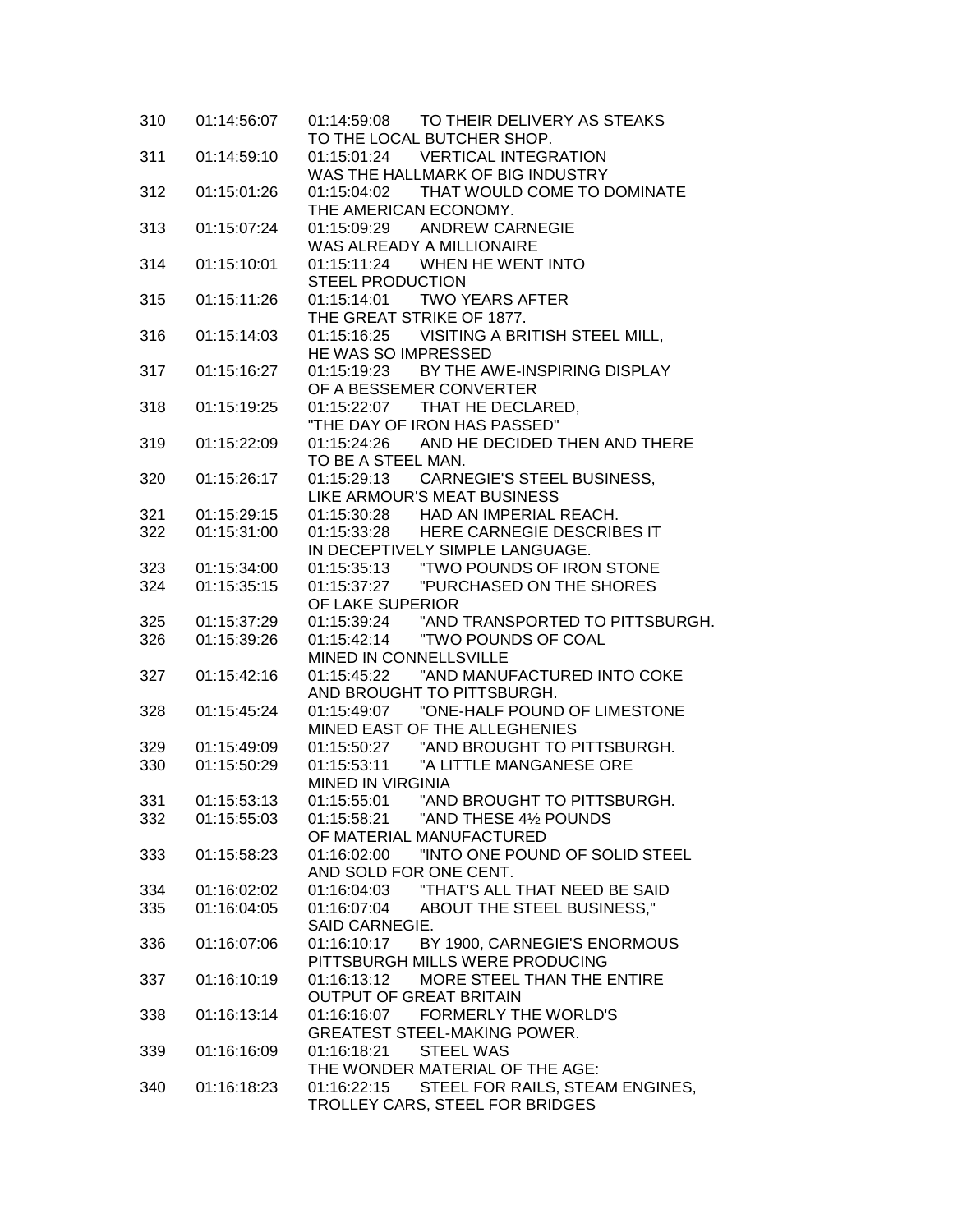| 341 | 01:16:22:17 |                                                                                      |
|-----|-------------|--------------------------------------------------------------------------------------|
|     |             | AND LATER, AUTOMOBILES                                                               |
| 342 | 01:16:24:14 | 01:16:27:25 AND STEEL FRAMES FOR THE NEW                                             |
|     |             | SYMBOL OF CORPORATE AMERICA:                                                         |
| 343 | 01:16:27:27 | 01:16:29:04 THE URBAN SKYSCRAPER.                                                    |
| 344 | 01:16:29:06 | 01:16:30:28 STEEL WOULD BECOME                                                       |
|     |             | AN EVEN BIGGER INDUSTRY                                                              |
| 345 | 01:16:31:00 | 01:16:33:28 THAN MEAT-PACKING BUT BOTH                                               |
|     |             | <b>INDUSTRIES WERE BASED</b>                                                         |
| 346 | 01:16:34:00 | 01:16:37:12 ON EFFICIENCY AND COST-CUTTING,                                          |
|     |             | HIGH VOLUME AND FULL PRODUCTION                                                      |
| 347 | 01:16:37:14 | 01:16:39:19 AND MEN WORKING FAST, FAST, FAST<br>01:16:42:26 FOR THE MILLS HAD TO RUN |
| 348 | 01:16:39:21 |                                                                                      |
|     |             | FLAT OUT ALL THE TIME.                                                               |
| 349 | 01:16:42:28 | 01:16:44:17 PHILIP ARMOUR, LIKE CARNEGIE                                             |
| 350 | 01:16:44:19 | 01:16:47:19 WAGED INCESSANT WARFARE                                                  |
|     |             | ON WASTE AND INEFFICIENCY.                                                           |
| 351 | 01:16:47:21 | 01:16:50:27 HE USED "EVERY PART OF THE                                               |
|     |             | SLAUGHTERED HOG," HE SAID                                                            |
| 352 | 01:16:50:29 | 01:16:53:08 "EXCEPT THE SQUEAL."                                                     |
| 353 | 01:16:53:10 | 01:16:56:22 ARMOUR CREATED AN ENTIRE                                                 |
|     |             | <b>BUSINESS FROM ANIMAL PARTS</b>                                                    |
| 354 | 01:16:56:24 | 01:16:59:19 AMONG THEM GLUE,                                                         |
|     |             | FERTILIZER, LARD, GELATIN                                                            |
| 355 | 01:16:59:21 | 01:17:03:20 AND MARGARINE PRODUCTION,                                                |
|     |             | MAKING A FORTUNE ON ANIMAL PARTS                                                     |
| 356 | 01:17:03:22 | 01:17:07:11 THAT OTHER PACKERS JUST DUMPED                                           |
|     |             | INTO THE CHICAGO RIVER.                                                              |
| 357 | 01:17:07:13 | 01:17:10:06 BUT THE SIZE                                                             |
|     |             | AND SPEED OF HIS OPERATIONS                                                          |
| 358 | 01:17:10:08 | 01:17:13:04 LED TO SCANDALOUSLY LAX                                                  |
|     |             | <b>HEALTH STANDARDS</b>                                                              |
| 359 | 01:17:13:06 | 01:17:16:04 AS UPTON SINCLAIR                                                        |
|     |             | <b>VIVIDLY DOCUMENTED</b>                                                            |
| 360 | 01:17:16:06 | 01:17:18:10 IN HIS NOVEL, THE JUNGLE.<br>01:17:20:25 CARCASSES INFECTED              |
| 361 | 01:17:18:12 |                                                                                      |
|     |             | WITH PARASITIC WORMS                                                                 |
| 362 | 01:17:20:27 | 01:17:24:08 OR CONTAMINATED BY SAWDUST                                               |
|     |             | WERE TURNED INTO SAUSAGE.                                                            |
| 363 | 01:17:24:10 | 01:17:27:20<br>AND CANNED MEAT WAS SOLD                                              |
|     |             | WITH THE DROPPINGS OF RATS                                                           |
| 364 | 01:17:27:22 | 01:17:29:17 AND EVEN PARTS OF RATS IN IT.                                            |
| 365 | 01:17:29:19 | 01:17:31:24 BUT ARMOUR IGNORED                                                       |
|     |             | THESE PRACTICES                                                                      |
| 366 | 01:17:31:26 | 01:17:35:10 UNTIL THE GOVERNMENT,                                                    |
|     |             | UNDER PRESIDENT TEDDY ROOSEVELT                                                      |
| 367 | 01:17:35:12 | 01:17:37:25 FORCED HIM TO DO SOMETHING                                               |
|     |             | ABOUT THEM.                                                                          |
| 368 | 01:17:37:27 | 01:17:40:18 ARMOUR WAS A TYPICAL AMERICAN                                            |
|     |             | CAPITALIST OF HIS TIME;                                                              |
| 369 | 01:17:40:20 | 01:17:43:13 WORK WAS HIS LIFE AND HE                                                 |
|     |             | COULDN'T WAIT TO GET TO IT.                                                          |
| 370 | 01:17:43:15 | 01:17:46:07 HE WALKED TO HIS OFFICE AND WAS                                          |
|     |             | THERE BY 6:00 IN THE MORNING.                                                        |
| 371 | 01:17:46:09 | "THE BIG DEALS WERE<br>01:17:48:16                                                   |
|     |             | USUALLY MADE EARLY," HE SAID                                                         |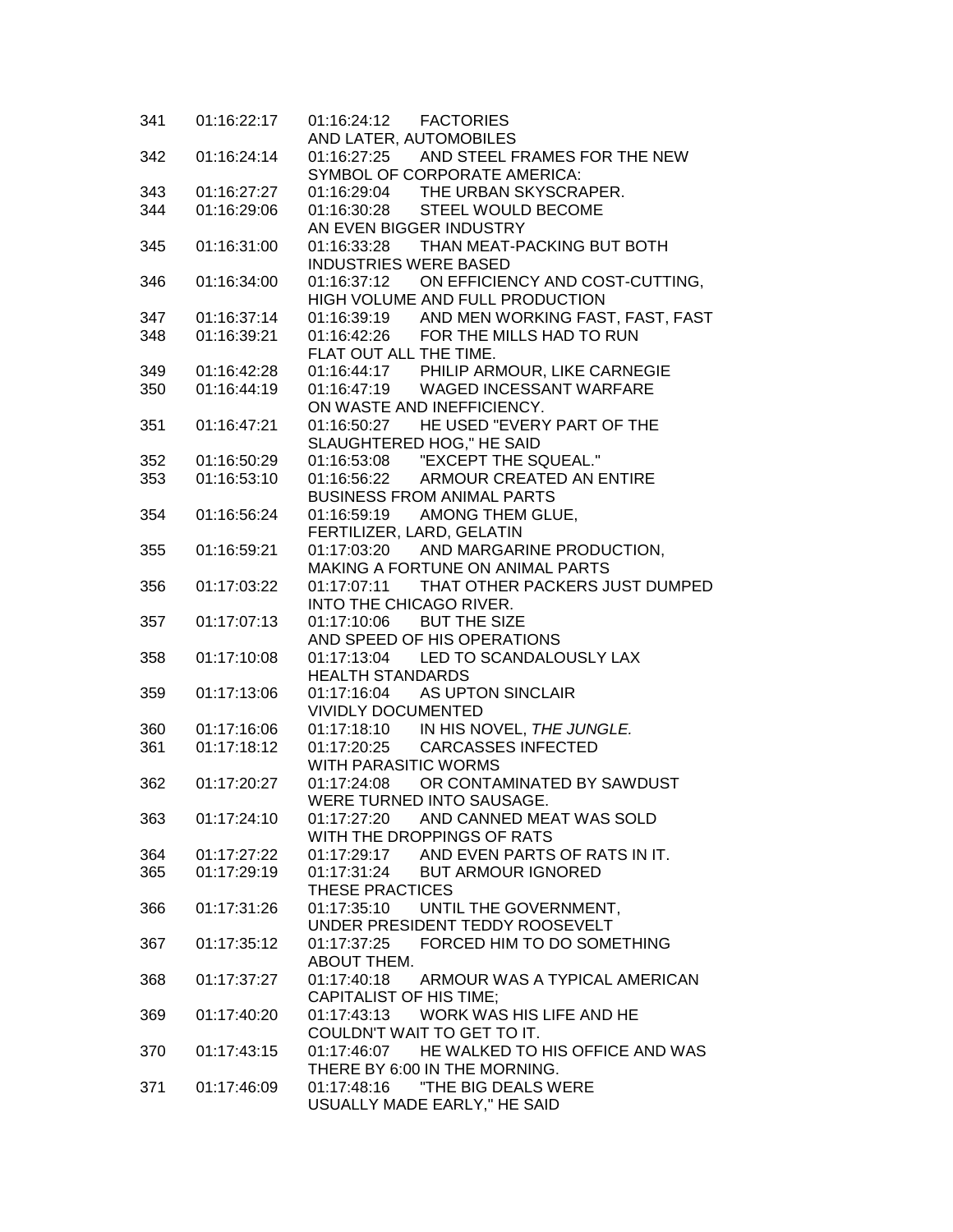| 372 | 01:17:48:18 | "BEFORE THE BOYS WITH<br>01:17:50:26<br>POLISHED NAILS SHOW UP."            |
|-----|-------------|-----------------------------------------------------------------------------|
| 373 | 01:17:50:28 | 01:17:53:06 WORKERS ARRIVING AT THE OFFICE<br>A LITTLE AFTER 7:00           |
|     | 01:17:53:08 |                                                                             |
| 374 |             | 01:17:56:01 WERE GREETED WITH BY ARMOUR                                     |
|     |             | WITH A BOOMING "GOOD AFTERNOON!"                                            |
| 375 | 01:17:56:03 | 01:17:59:06<br>HIS ONLY RELIEF FROM WORK,                                   |
|     |             | ASIDE FROM TIME WITH HIS FAMILY                                             |
| 376 | 01:17:59:08 | 01:18:01:22 WAS HIS REGULAR VISITS                                          |
|     |             | TO THE ARMOUR INSTITUTE                                                     |
| 377 | 01:18:01:24 | 01:18:03:09 AN EXCELLENT TECHNICAL SCHOOL                                   |
| 378 | 01:18:03:11 | 01:18:05:16 HE ESTABLISHED FOR BOYS,                                        |
|     |             | WHITE AND BLACK.                                                            |
| 379 | 01:18:05:18 | 01:18:07:05 ARMOUR HAD COME UP THE HARD WAY<br>01:18:09:17 LEAVING HIS HOME |
| 380 | 01:18:07:07 |                                                                             |
|     |             | IN ONEONTA, NEW YORK, AT AGE 19<br>01:18:11:06 FOR THE GOLD FIELDS          |
| 381 | 01:18:09:19 | OF CALIFORNIA                                                               |
|     |             | 01:18:13:01 WHERE HE DUG SLUICEWAYS                                         |
| 382 | 01:18:11:08 |                                                                             |
|     |             | FOR MINERS.<br>01:18:15:24                                                  |
| 383 | 01:18:13:03 | AND HE WANTED TO GIVE THE<br><b>SCRUBBED AND BRUSHED CHILDREN</b>           |
| 384 | 01:18:15:26 | WHO EAGERLY GREETED HIM AT THE<br>01:18:19:00                               |
|     |             | INSTITUTE A GOOD START IN LIFE.                                             |
| 385 | 01:18:20:19 | 01:18:23:05<br>ARMOUR LIVED UNPRETENTIOUSLY                                 |
|     |             | FOR A MAN WORTH \$25 MILLION                                                |
| 386 | 01:18:23:07 | 01:18:26:04 PREFERRING TO SPEND HIS EVENINGS                                |
|     |             | AT HOME WITH HIS WIFE.                                                      |
| 387 | 01:18:26:06 |                                                                             |
|     |             | TRYING TO GET TO HEAVEN"                                                    |
| 388 | 01:18:28:28 | 01:18:30:02 HE DESCRIBED HIMSELF.                                           |
| 389 | 01:18:39:10 | 01:18:41:26<br>BY STAYING IN BUSINESS THROUGH                               |
|     |             | RUTHLESS COST-CUTTING                                                       |
| 390 | 01:18:41:28 | 01:18:43:10 ARMOUR CLAIMED HE WAS DOING                                     |
| 391 | 01:18:43:12 | 01:18:45:25 THE ONLY TWO THINGS HE COULD DO                                 |
|     |             | FOR AMERICAN WORKERS:                                                       |
| 392 | 01:18:45:27 | 01:18:47:09 PROVIDING THEM JOBS                                             |
| 393 | 01:18:47:11 | 01:18:49:16 AND AFFORDABLE MASS-PRODUCED                                    |
|     |             | <b>MEAT FOR THEIR FAMILIES.</b>                                             |
| 394 | 01:18:49:18 | 01:18:53:04 WHAT ARMOUR IGNORED,                                            |
|     |             | OR CHOSE TO PUT OUT OF HIS MIND                                             |
| 395 | 01:18:53:06 | 01:18:54:19 WAS HE RAN A BUSINESS                                           |
| 396 | 01:18:54:21 | 01:18:58:00<br>THAT TREATED HIS WORKERS                                     |
|     |             | LIKE INDUSTRIAL SLAVES.                                                     |
| 397 | 01:18:58:02 | IN WINTER, THE UNHEATED<br>01:19:00:26                                      |
|     |             | PACKINGHOUSES WERE SO COLD                                                  |
| 398 | 01:19:00:28 | THAT WORKERS WOULD STICK THEIR<br>01:19:04:04                               |
|     |             | FEET INSIDE THE HOT CARCASSES                                               |
| 399 | 01:19:04:06 | 01:19:05:25 OF FRESHLY SLAUGHTERED CATTLE.                                  |
| 400 | 01:19:05:27 | FOREMEN BARKED AT THE WORKERS<br>01:19:09:02                                |
|     |             | AS IF THEY WERE GALLEY SLAVES                                               |
| 401 | 01:19:09:04 | 01:19:12:18 TO KEEP THEM MOVING, FOR IN THIS                                |
|     |             | BUSINESS, SPEED WAS EVERYTHING.                                             |
| 402 | 01:19:12:20 | 01:19:14:07<br>AND TO KEEP DOWN LABOR COSTS                                 |
| 403 | 01:19:14:09 | 01:19:16:04 PACKERS HIRED                                                   |
|     |             | HUNDREDS OF WORKERS                                                         |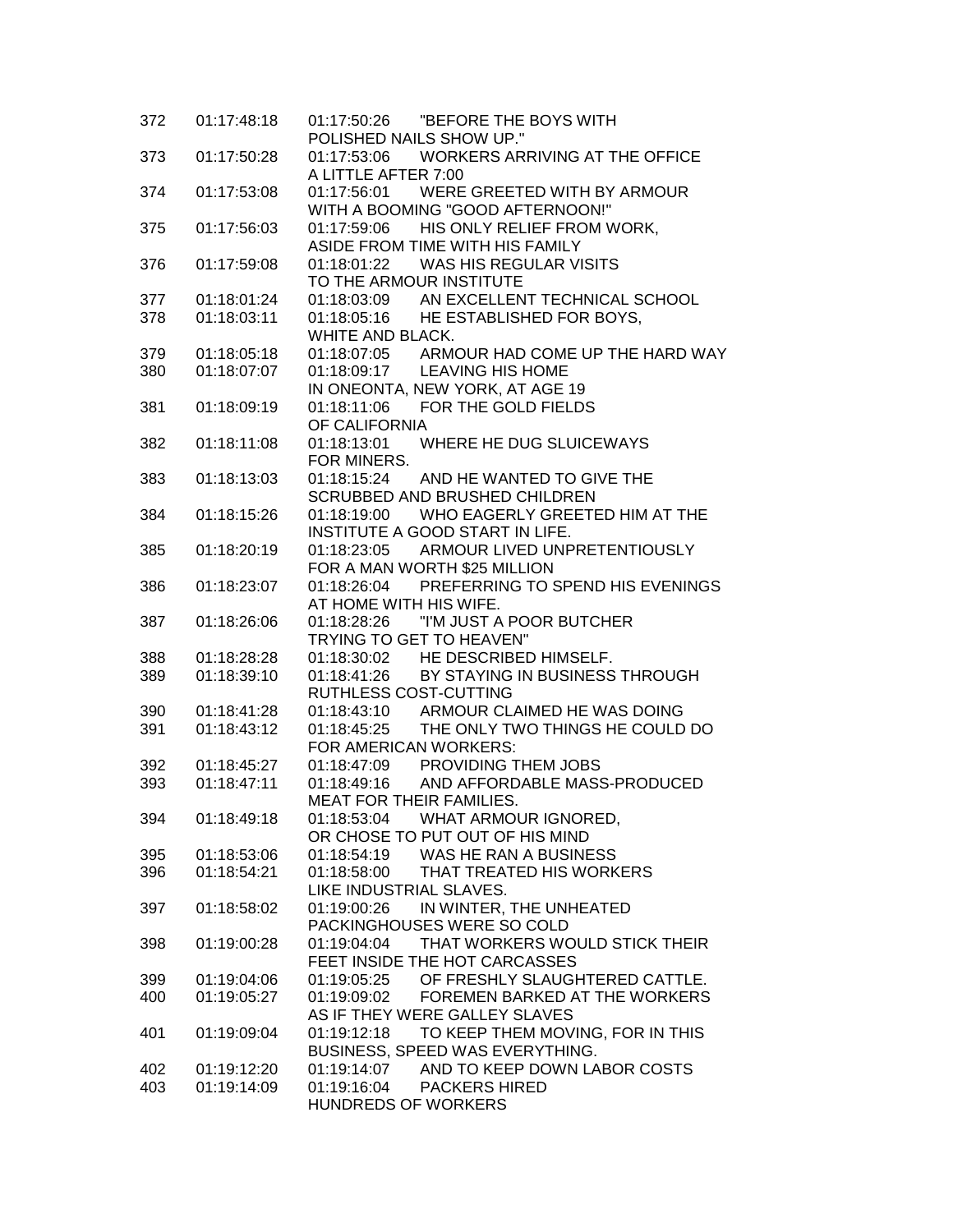| 404 | 01:19:16:06 | 01:19:18:07    FOR ONLY AS LONG<br>AS THEY WERE NEEDED--            |
|-----|-------------|---------------------------------------------------------------------|
| 405 | 01:19:18:09 | 01:19:20:17 FOR A WEEK OR A DAY                                     |
|     |             | OR EVEN A FEW HOURS.                                                |
| 406 | 01:19:22:03 | 01:19:24:11 THE UNEMPLOYED SHOWED UP<br>AT THE PLANT GATES          |
|     |             |                                                                     |
| 407 | 01:19:24:13 | 01:19:25:17 EVERY MORNING AT DAWN                                   |
| 408 | 01:19:25:19 | 01:19:27:09 AND THE STRONGEST-LOOKING ONES                          |
| 409 | 01:19:27:11 | 01:19:30:12 OR THE ONES WITH A LITTLE MONEY                         |
|     |             | TO SHELL OUT FOR BRIBES                                             |
| 410 | 01:19:30:14 | 01:19:32:06 WERE PICKED OUT                                         |
|     |             | BY COMPANY GUARDS                                                   |
| 411 | 01:19:32:08 | 01:19:33:23 AND USHERED INTO THE PLANT.                             |
| 412 | 01:19:33:25 | 01:19:35:19 THEN A POLICEMAN                                        |
|     |             | WOULD WAVE HIS CLUB                                                 |
| 413 | 01:19:35:21 | 01:19:38:09 AND THE REST OF THE MEN                                 |
|     |             | WOULD GO DEJECTEDLY HOME.                                           |
| 414 | 01:19:40:28 | 01:19:44:01 WITH THIS SYSTEM, IT WAS EASIER                         |
|     |             | TO KEEP DOWN COMPLAINTS.                                            |
| 415 | 01:19:44:03 | 01:19:45:22 THERE WAS ALWAYS A HUNGRY MAN                           |
| 416 | 01:19:45:24 | 01:19:47:23 WAITING AT THE GATE                                     |
|     |             | TO TAKE YOUR JOB                                                    |
| 417 | 01:19:47:25 | AND BECAUSE YOUR JOB<br>01:19:49:25                                 |
|     |             | <b>WAS SO SIMPLE--</b>                                              |
| 418 | 01:19:49:27 | 01:19:52:24 BECAUSE MOST OF THE SKILL                               |
|     |             | HAD BEEN TAKEN OUT OF IT--                                          |
| 419 | 01:19:52:26 | 01:19:55:18 THE GUY AT THE GATE                                     |
|     |             | COULD LEARN IT IN A FEW HOURS.<br>01:19:57:01 AT ARMOUR AND COMPANY |
| 420 | 01:19:55:20 | 01:19:59:13 ALMOST EVERY WORKER                                     |
| 421 | 01:19:57:03 | WAS A DISPOSABLE PRODUCT.                                           |
|     |             |                                                                     |
| 422 | 01:19:59:15 | 01:20:01:07 PAUL BOURGET WAS TOO CAUGHT UP                          |
| 423 | 01:20:01:09 | 01:20:03:27 IN THE SPLENDID EFFICIENCY                              |
|     |             | OF THE OPERATIONS                                                   |
| 424 | 01:20:03:29 | 01:20:07:13<br>TO TAKE NOTICE OF THE WORKERS,                       |
|     |             | BUT ANOTHER FOREIGN OBSERVER                                        |
| 425 | 01:20:07:15 | 01:20:09:24 THE ITALIAN JOURNALIST<br><b>GIUSEPPE GIACOSA</b>       |
| 426 | 01:20:09:26 | 01:20:13:24<br><b>GAVE A HAIR-RAISING REPORT</b>                    |
|     |             | OF PACKINGHOUSE WORK.                                               |
| 427 | 01:20:13:26 |                                                                     |
|     |             | THE CUTTING-LINE," HE WROTE                                         |
| 428 | 01:20:16:15 | "HAVE NEITHER THE BODY<br>01:20:19:06                               |
|     |             | NOR THE FACE OF HUMANS.                                             |
| 429 | 01:20:19:08 | 01:20:22:20 "A MIXTURE OF ANIMAL GREASE                             |
|     |             | AND BLOOD STAINED THEIR FACES                                       |
| 430 | 01:20:22:22 | 01:20:25:10 "AND BLOOD HARDENED                                     |
|     |             | IN THEIR HAIR AND BEARDS                                            |
| 431 | 01:20:25:12 | 01:20:28:19 AND ON THEIR OVERALLS,                                  |
|     |             | FORCING THEM TO WALK," HE SAID                                      |
| 432 | 01:20:28:21 |                                                                     |
| 433 | 01:20:32:09 |                                                                     |
| 434 | 01:20:33:23 |                                                                     |
|     |             | TO HIS AMAZEMENT                                                    |
| 435 | 01:20:35:13 | 01:20:37:11 WHEN HE WALKED PAST                                     |
|     |             | THE PACKINGHOUSE GATE                                               |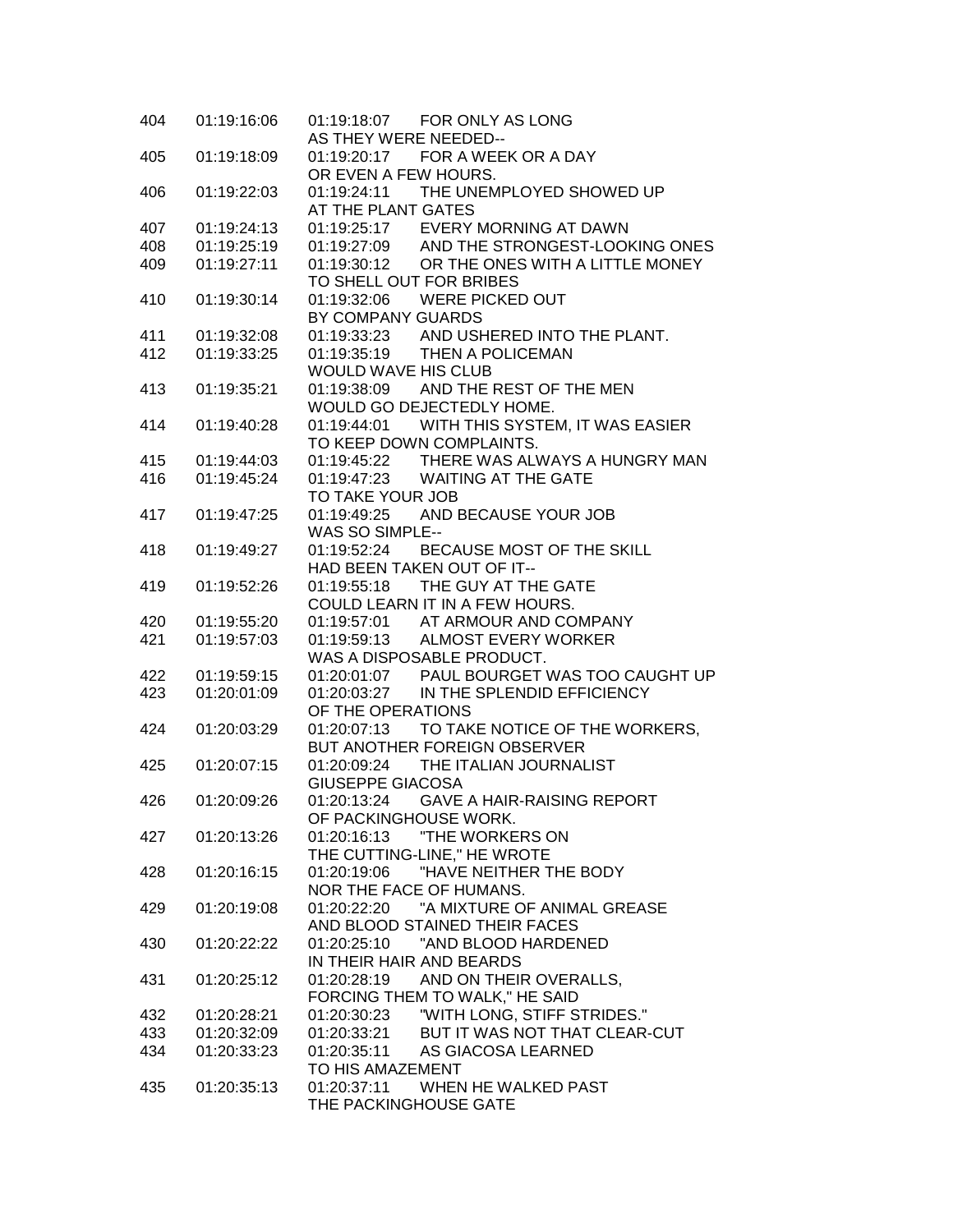| 436 | 01:20:37:13 | AT CLOSING TIME.<br>01:20:38:22                  |
|-----|-------------|--------------------------------------------------|
| 437 | 01:20:38:24 | 01:20:41:24<br>OUT THROUGH THE PORTALS           |
|     |             | CAME THE BLOOD-SOAKED MEN                        |
| 438 | 01:20:41:26 | HE HAD SEEN AN HOUR EARLIER.<br>01:20:43:17      |
| 439 | 01:20:43:19 | "THEY WERE NOW," HE WROTE<br>01:20:45:07         |
| 440 | 01:20:45:09 | "A LORDLY COLLECTION<br>01:20:47:08              |
|     |             | OF GENTLEMEN                                     |
| 441 | 01:20:47:10 | "WHOM OUR COUNTRY LADIES<br>01:20:48:24          |
| 442 | 01:20:48:26 | 01:20:51:13<br>"WOULD TAKE AS MODELS             |
|     |             | OF SPORTY ELEGANCE.                              |
| 443 | 01:20:51:15 |                                                  |
|     |             | YOUNG, BLONDE                                    |
| 444 | 01:20:53:21 |                                                  |
|     |             | AND POLISHED SHOES.                              |
| 445 | 01:20:56:22 |                                                  |
|     |             | 01:21:00:25<br>AND PLAID JACKETS                 |
| 446 | 01:20:58:06 |                                                  |
|     |             | AND LITTLE HARD HATS."                           |
| 447 | 01:21:04:06 | THEN, IN A REMARKABLE PASSAGE,<br>01:21:06:28    |
|     |             | <b>GIACOSA CAUGHT</b>                            |
| 448 | 01:21:07:00 | 01:21:09:28<br>THE CENTRAL PARADOX               |
|     |             | OF AMERICAN MASS PRODUCTION.                     |
| 449 | 01:21:17:01 | 01:21:18:26 PRIDE AND SELF-ESTEEM                |
|     |             | USED TO COME                                     |
| 450 | 01:21:18:28 | 01:21:20:25 FROM THE KIND OF WORK                |
|     |             | A PERSON DID.                                    |
| 451 | 01:21:20:27 | 01:21:22:12 WITH PHYSICAL WORK DEGRADED          |
| 452 | 01:21:22:14 | 01:21:25:07<br>SELF-ESTEEM CAME FROM WHAT        |
|     |             | WORKERS COULD PURCHASE.                          |
| 453 | 01:21:25:09 | <b>GIACOSA WAS DESCRIBING THE</b><br>01:21:28:14 |
|     |             | BEST-PAID WORKERS IN THE PLANT                   |
| 454 | 01:21:28:16 | 01:21:31:06<br>THE SEMI-SKILLED BUTCHERS,        |
|     |             | MOST OF THEM IRISHMEN                            |
| 455 | 01:21:31:08 | AND GERMANS WHO LIVED IN<br>01:21:33:19          |
|     |             | <b>WELL-KEPT COTTAGES</b>                        |
| 456 | 01:21:33:21 | 01:21:36:04<br>IN THE NEIGHBORHOODS              |
|     |             | NOT FAR FROM THE YARDS.                          |
| 457 | 01:21:36:06 | 01:21:38:24 BUT IN THE YEAR HE VISITED           |
|     |             | THE YARDS, 1898                                  |
| 458 | 01:21:38:26 | THESE BUTCHERS WERE BEING<br>01:21:41:15         |
|     |             | RAPIDLY REPLACED                                 |
| 459 | 01:21:41:17 | 01:21:45:04<br>BY MISERABLY PAID, UNSKILLED      |
|     |             | EASTERN EUROPEAN IMMIGRANTS.                     |
|     |             |                                                  |
| 460 | 01:21:45:06 | 01:21:46:22<br>BY THEN, THESE IMMIGRANTS         |
| 461 | 01:21:46:24 | 01:21:50:08<br>MADE UP ALMOST TWO-THIRDS         |
|     |             | OF THE INDUSTRY'S WORKFORCE.                     |
| 462 | 01:21:50:10 | THEY MOVED INTO THE DECAYING<br>01:21:52:12      |
|     |             | <b>NEIGHBORHOODS</b>                             |
| 463 | 01:21:52:14 | 01:21:55:11<br><b>JUST BEHIND THE YARDS THAT</b> |
|     |             | THE BUTCHERS WERE ABANDONING.                    |
| 464 | 01:21:55:13 | 01:21:57:28<br>THE PLACE WAS                     |
|     |             | <b>CALLED "PACKINGTOWN"</b>                      |
| 465 | 01:21:58:00 | 01:22:00:25<br>AND IT WAS                        |
|     |             | THE VILEST SLUM IN CHICAGO.                      |
| 466 | 01:22:00:27 | PACKINGTOWN WAS A FORTRESS<br>01:22:03:26        |
|     |             | OF OPPRESSION                                    |
| 467 | 01:22:03:28 | 01:22:07:12<br>A PLACE OF STENCH                 |
|     |             |                                                  |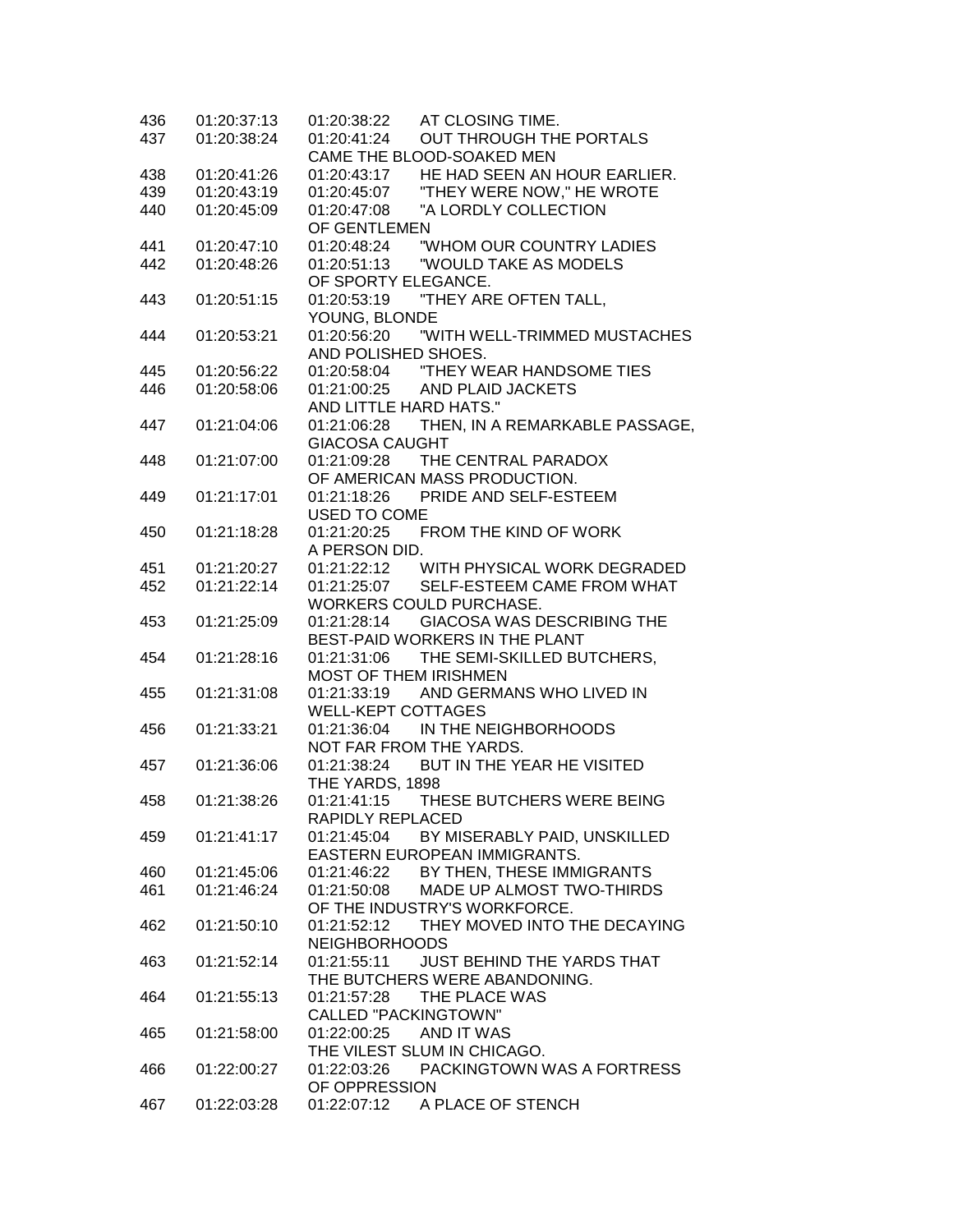|            |             | AND DISEASE, SMOKE AND SLIME.                                      |
|------------|-------------|--------------------------------------------------------------------|
| 468        | 01:22:07:14 | 01:22:10:26 THE UNPAVED STREETS WERE LINED                         |
|            |             | WITH ACID-EATEN WOODEN SHACKS                                      |
| 469        | 01:22:10:28 | 01:22:14:15 AND IN FRONT AND BACK OF THEM                          |
|            |             | WERE CREEKS AND DRAINAGE DITCHES                                   |
| 470        | 01:22:14:17 | 01:22:16:17 SO PACKED                                              |
|            |             | WITH DECAYING ANIMAL MATTER                                        |
| 471        | 01:22:16:19 | 01:22:19:00 THAT CARBOLIC ACID                                     |
|            |             | BUBBLED TO THE SURFACE.                                            |
| 472        | 01:22:19:02 | 01:22:22:10 CHILDREN AND DRUNKEN MEN DROWNED                       |
|            | 01:22:22:12 | IN THESE GARBAGE DITCHES<br>01:22:23:26 WHICH WERE HARD TO SPOT    |
| 473<br>474 | 01:22:23:28 | 01:22:27:10 BECAUSE LAYERS OF HARD BROWN                           |
|            |             | SCUM SETTLED ON THE SURFACE.                                       |
| 475        | 01:22:27:12 | 01:22:30:17 POLISH AND ITALIAN IMMIGRANTS                          |
|            |             | COULD BE SEEN IN PACKINGTOWN                                       |
| 476        | 01:22:30:19 | 01:22:33:18 PICKING AROUND THE LOCAL DUMP                          |
|            |             | FOR KINDLING FOR COOKING                                           |
| 477        | 01:22:33:20 | 01:22:36:21 FOR OLD MATTRESSES, AND EVEN                           |
|            |             | FOR EDIBLE PIECES OF FOOD.                                         |
| 478        | 01:22:38:12 | ONE OF THE WORST PLACES TO WORK<br>01:22:41:06                     |
|            |             | AT ARMOUR AND COMPANY                                              |
| 479        | 01:22:41:08 | 01:22:42:17 WAS THE PAINT ROOM.<br>01:22:44:23 THERE, POLISH GIRLS |
| 480        | 01:22:42:19 | <b>INHALED SO MUCH PAINT</b>                                       |
| 481        | 01:22:44:25 | 01:22:46:07 THEIR SPUTUM WAS BLUE.                                 |
| 482        | 01:22:46:09 | 01:22:49:02 ONE YEAR, A CRUSADING                                  |
|            |             | WOMAN REPORTER, NELL NELSON                                        |
| 483        | 01:22:49:04 | TOOK A JOB IN THE PAINT ROOM<br>01:22:51:27                        |
|            |             | TO SEE HOW ARMOUR                                                  |
| 484        | 01:22:51:29 | 01:22:54:19 A CIVIC HERO IN CHICAGO,                               |
|            |             | TREATED HIS WORKERS.                                               |
| 485        | 01:22:54:21 | "IT WAS GOOD OF ARMOUR<br>01:22:57:11                              |
|            |             | TO BUILD SUNDAY SCHOOLS                                            |
| 486        | 01:22:57:13 | 01:22:58:23 AND SCHOOLS FOR BOYS"                                  |
| 487        | 01:22:58:25 | 01:23:01:14 SHE WROTE, AFTER FINISHING                             |
|            |             | <b>HER INVESTIGATION</b>                                           |
| 488        | 01:23:01:16 |                                                                    |
|            |             | <b>WASTED CHARITY</b>                                              |
| 489        | 01:23:03:20 |                                                                    |
| 490        | 01:23:05:18 | TO THE WORKING CONDITIONS<br>01:23:08:15<br>OF 13-YEAR-OLD GIRLS." |
| 491        | 01:23:09:22 | <b>BUT IT WAS</b><br>01:23:11:13                                   |
|            |             | DR. CAROLINE HEDGER                                                |
| 492        | 01:23:11:15 | 01:23:14:14 A COURAGEOUS PHYSICIAN WHO                             |
|            |             | GAVE HER LIFE TO THESE PEOPLE                                      |
| 493        | 01:23:14:16 | 01:23:16:09<br><b>WHO PUT IT ALL</b>                               |
|            |             | INTO ONE SENTENCE:                                                 |
| 494        | 01:23:24:03 | 01:23:25:24 YET THESE IMMIGRANTS KEPT COMING                       |
| 495        | 01:23:25:26 | 01:23:27:27 LIKE TRAINLOADS                                        |
|            |             | OF THE CATTLE AND HOGS                                             |
| 496        | 01:23:27:29 | THEY WERE PAID TO SLAUGHTER.<br>01:23:29:14                        |
| 497        | 01:23:29:16 | 01:23:31:08 CATTLE AND HOGS,                                       |
|            |             | <b>COMING FROM THE WEST</b>                                        |
| 498        | 01:23:31:10 | 01:23:35:09<br>POLES AND ITALIANS FROM                             |
|            |             | THE EAST-- THAT WAS CHICAGO.                                       |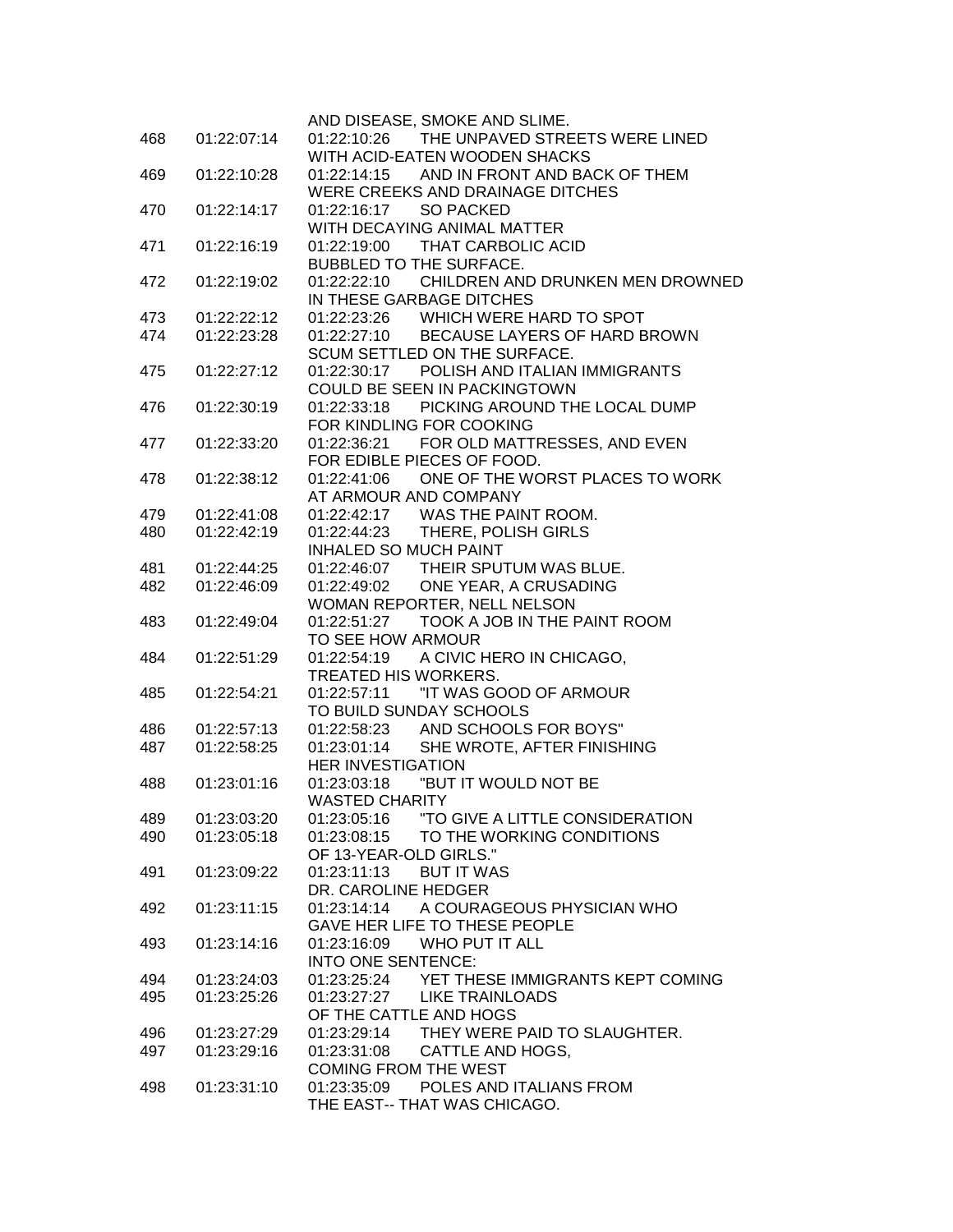| 499 | 01:23:35:11 | 01:23:37:15 WHEN THESE WORKERS<br>TRIED TO ORGANIZE UNIONS                         |
|-----|-------------|------------------------------------------------------------------------------------|
| 500 | 01:23:37:17 | 01:23:40:07 ARMOUR CRUSHED THEM WITH THE                                           |
|     |             | <b>HELP OF STRIKE-BREAKERS</b>                                                     |
| 501 | 01:23:40:09 | 01:23:42:10<br><b>STATE MILITIA</b>                                                |
|     |             | AND PINKERTON DETECTIVES.                                                          |
| 502 | 01:23:42:12 | 01:23:44:19 THESE PACKING CONCERNS,                                                |
|     |             | YOU HAVE TO REMEMBER                                                               |
| 503 | 01:23:44:21 | 01:23:47:04 WERE FAMILY BUSINESSES,                                                |
|     |             | <b>BUILT FROM THE GROUND UP</b>                                                    |
| 504 | 01:23:47:06 |                                                                                    |
| 505 | 01:23:48:14 | 01:23:48:12 BY THE MEN WHO RAN THEM.<br>01:23:50:16 THERE WAS A DEEP FEELING       |
|     |             | AMONG THESE MEN                                                                    |
| 506 | 01:23:50:18 | 01:23:51:26 THAT NO ONE BUT OWNERSHIP                                              |
| 507 | 01:23:51:28 | 01:23:54:08 SHOULD HAVE A VOICE                                                    |
|     |             | IN HOW THINGS WERE DONE.                                                           |
| 508 | 01:23:56:10 | 01:23:58:27 IN 1885,                                                               |
|     |             | THE CAREERS OF PHILIP ARMOUR                                                       |
| 509 | 01:23:58:29 | 01:24:02:22 AND ANDREW CARNEGIE CROSSED,                                           |
|     |             | IN WAYS UNKNOWN TO THEM.                                                           |
| 510 | 01:24:02:24 | THAT YEAR, THE CHICAGO ARCHITECT<br>01:24:05:28                                    |
|     |             | <b>WILLIAM LE BARON JENNEY</b>                                                     |
| 511 | 01:24:06:00 | 01:24:09:05 WAS BUILDING THE WORLD'S FIRST                                         |
|     |             | METAL-FRAME SKYSCRAPER                                                             |
| 512 | 01:24:09:07 | 01:24:10:26 WHEN A LOAD OF STEEL BEAMS                                             |
| 513 | 01:24:10:28 | 01:24:13:24 ARRIVED FROM ONE OF                                                    |
|     |             | CARNEGIE'S PITTSBURGH MILLS.                                                       |
|     | 01:24:13:26 | JENNEY WAS PERSUADED BY THE<br>01:24:16:15                                         |
| 514 |             | COMPANY'S LOCAL SALESMEN                                                           |
| 515 | 01:24:16:17 | 01:24:18:08 THAT LIGHTWEIGHT                                                       |
|     |             | <b>STRUCTURAL STEEL</b>                                                            |
|     |             | 01:24:20:19                                                                        |
| 516 | 01:24:18:10 | <b>COULD BE USED</b><br>AS EFFECTIVELY IN SKYSCRAPERS                              |
| 517 | 01:24:20:21 | 01:24:22:28<br>AS IT WAS BEING USED                                                |
|     |             |                                                                                    |
|     |             | IN SUSPENSION BRIDGES                                                              |
| 518 | 01:24:23:00 | 01:24:24:12 LIKE THE BROOKLYN BRIDGE<br>01:24:27:11 ONE OF THE SUPREME ENGINEERING |
| 519 | 01:24:24:14 |                                                                                    |
|     |             | ACHIEVEMENTS OF THE AGE.                                                           |
| 520 | 01:24:27:13 | 01:24:29:22 AFTER RECEIVING PERMISSION                                             |
|     |             | FROM HIS CLIENT                                                                    |
| 521 | 01:24:29:24 | 01:24:31:09 THE HOME INSURANCE COMPANY                                             |
| 522 | 01:24:31:11 | 01:24:34:14<br>JENNEY SUBSTITUTED STEEL FOR                                        |
|     |             | <b>IRON BEAMS IN THE TOP STORIES</b>                                               |
| 523 | 01:24:34:16 | OF THE SKYSCRAPER<br>01:24:37:20                                                   |
|     |             | HE WAS CONSTRUCTING.                                                               |
| 524 | 01:24:37:22 | 01:24:40:15 IT WAS THE BEGINNING                                                   |
|     |             | OF A NEW TYPE OF CITY--                                                            |
| 525 | 01:24:40:17 | 01:24:42:02 ONE NEVER SEEN BEFORE--                                                |
| 526 | 01:24:42:04 | 01:24:44:05 A SKYSCRAPER CITY,                                                     |
|     |             | <b>BUILT OF STEEL.</b>                                                             |
| 527 | 01:24:44:07 | 01:24:47:01 WHEN THE BUILDING WAS COMPLETED,                                       |
|     |             | PHILIP ARMOUR MOVED IN                                                             |
| 528 | 01:24:47:03 | <b>TRANSFERRING HIS CORPORATE</b><br>01:24:49:25                                   |
|     |             | OFFICES FROM THE STOCKYARDS                                                        |
| 529 | 01:24:49:27 | 01:24:52:15 TO PLUSH OFFICES IN                                                    |
|     |             | THE CENTER OF DOWNTOWN CHICAGO.                                                    |